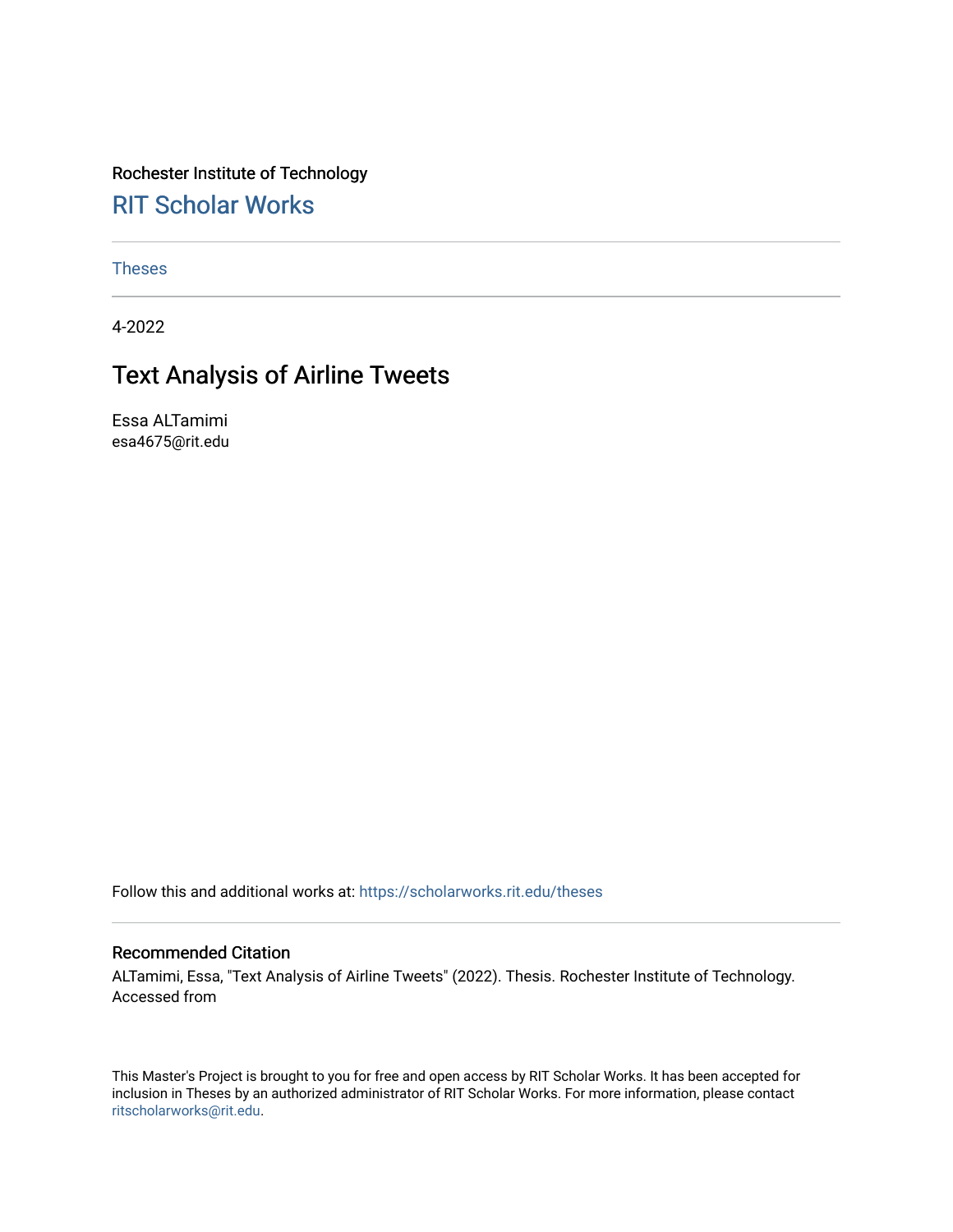# **TEXT ANALYSIS OF AIRLINE TWEETS**

by

**Essa ALTamimi**

**A Capstone Submitted in Partial Fulfilment of the Requirements for** 

**the Degree of Master of Science in Professional Studies:** 

**Data Analytics** 

**Department of Graduate Programs & Research**

**Rochester Institute of Technology RIT Dubai April 2022**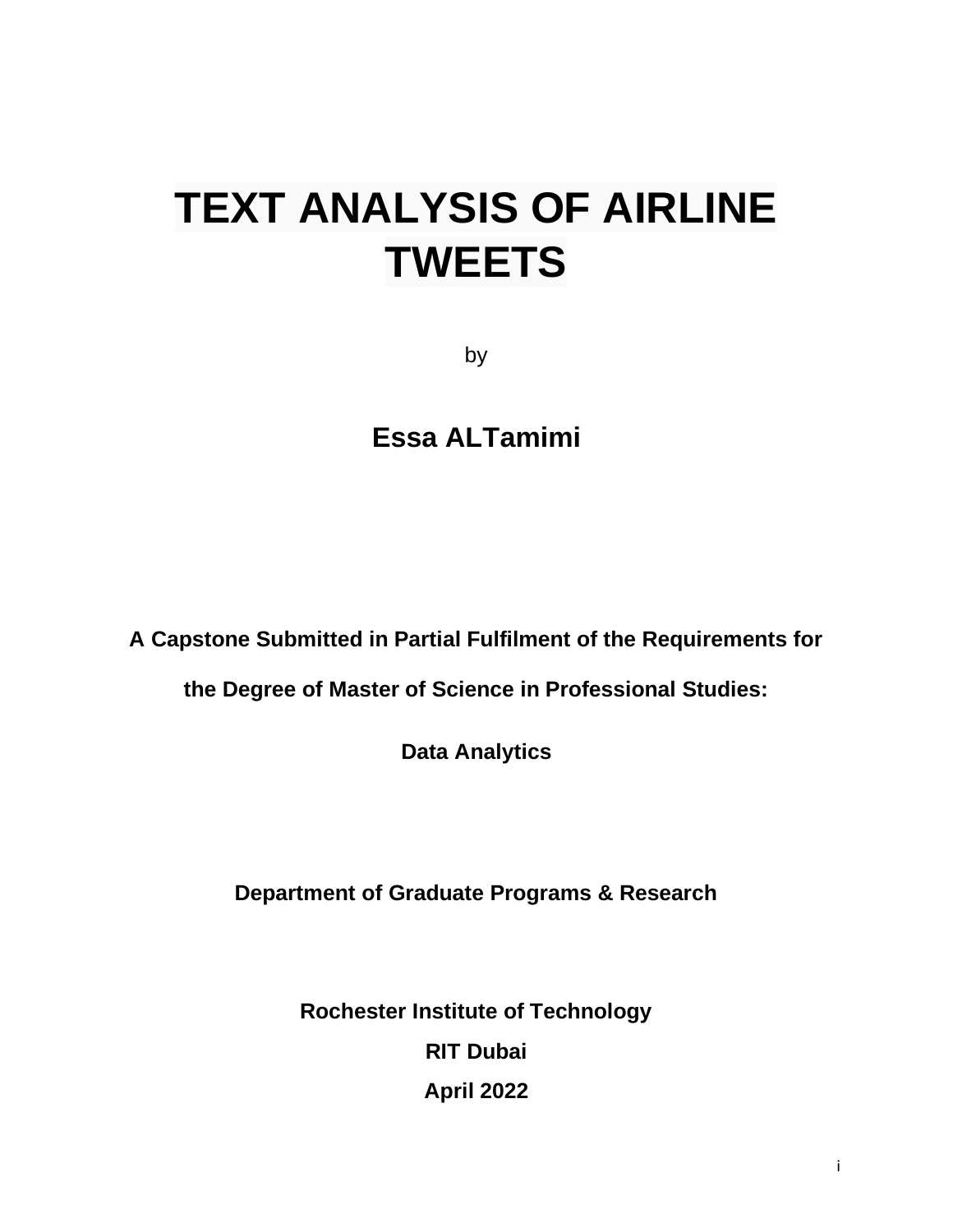# **RIT**

# **Master of Science in Professional Studies:**

### **Data Analytics**

# **Graduate Capstone Approval**

Student Name**: Essa Ahmad ALTamimi**

Graduate Capstone Title**: TEXT ANALYSIS OF AIRLINE TWEETS**

**Graduate Capstone Committee:**

**Name:** Dr. Sanjay Modak **Date:** Date:  **Chair of committee Name:** Dr. Ehsan Warriach **Date:** Date:

 **Member of committee**

ii in de de la provincia de la provincia de la provincia de la provincia de la provincia de la provincia del p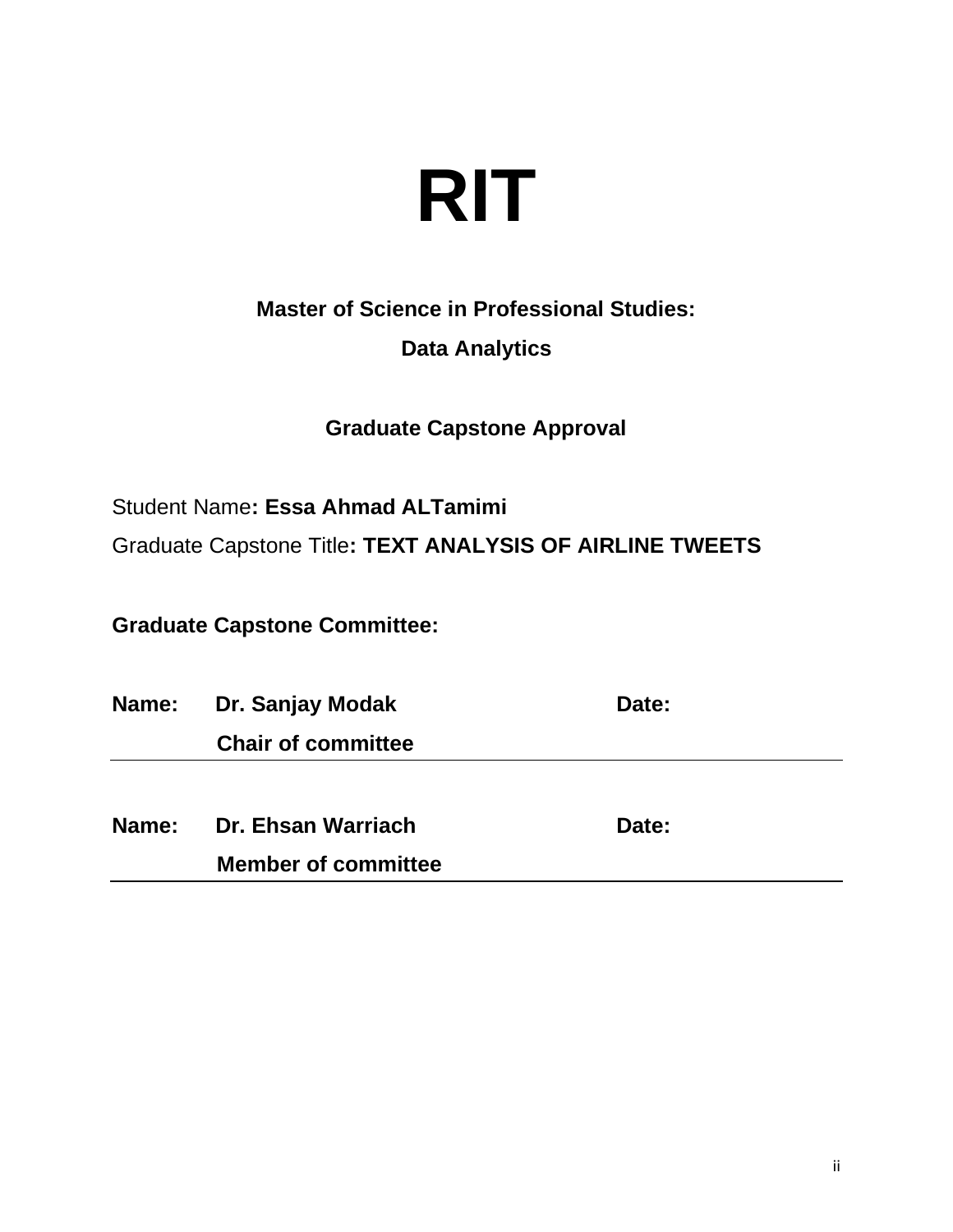# <span id="page-3-0"></span>Acknowledgments

I would like to extend my thanks and appreciation to Dr. Ehsan Warriach, my mentor, for his continuous support and guidance during the capstone project, special thanks also to all the RIT Dubai Members from the admission to all professors in the data analytics program for giving me a chance to enter the world of data.

Moreover, I would like to extend my gratitude to Dr. Sanjay Modak, the Chair of Graduate Programs and Research in RIT Dubai for his continuous support and cooperation throughout the program. Finally, I want to express my gratitude to my friends and colleagues and last but not the least, my family for supporting me since the research began.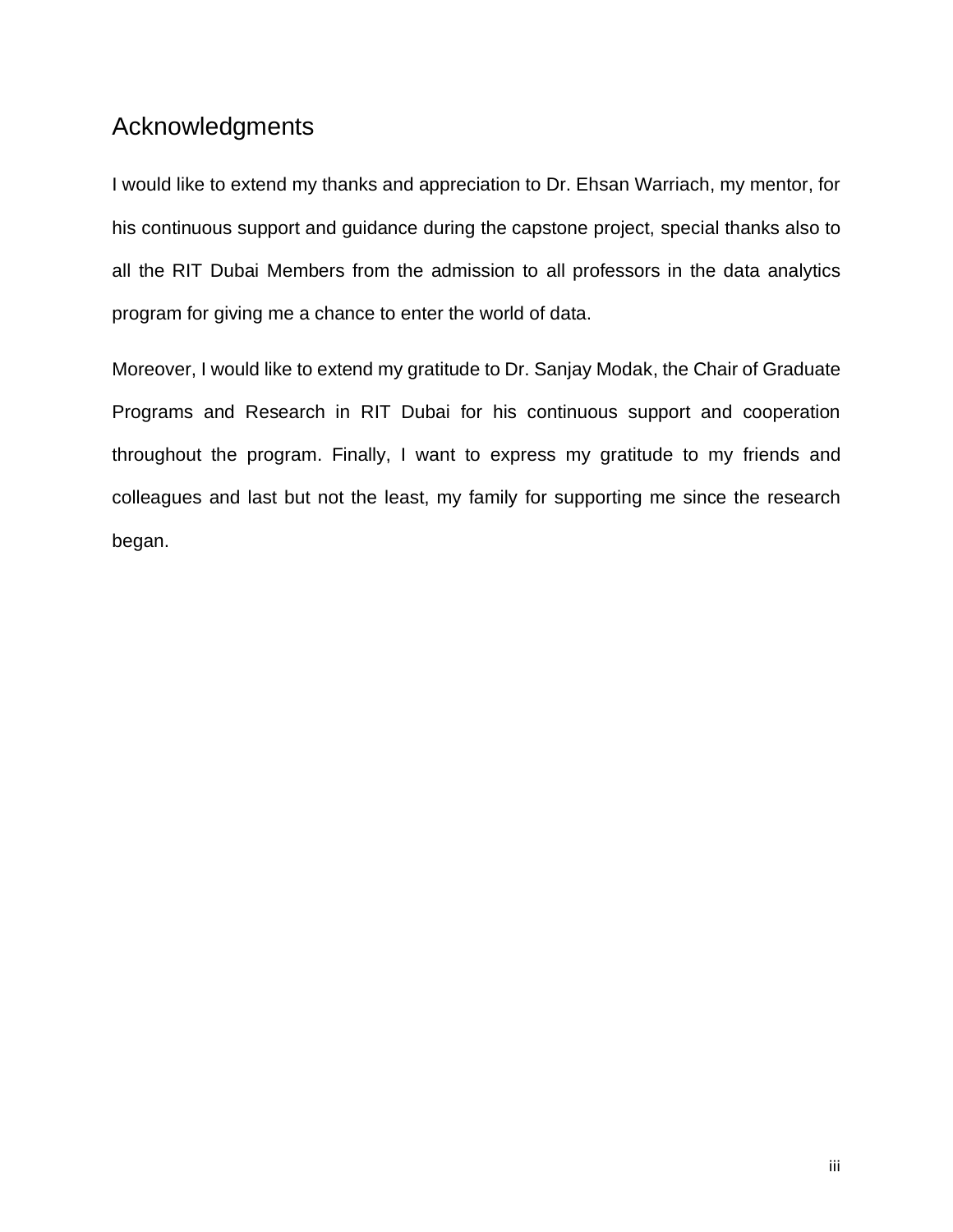### <span id="page-4-0"></span>Abstract

By acting as a succinct summary, keywords and key phrases can be a useful tool for swiftly assessing enormous amounts of textual material. A "keyword" is defined as a "word that briefly and accurately characterises the subject, or an aspect of the subject, presented in a text," according to the International Encyclopaedia of Information and Library Science (Bolger et al., 1989) (Feather et al., 1996). People are more likely to complain when they are anxious, according to research (Bolger et al., 1989)(Meier et al., 2013), and moods are affected by time (Ryan et al., 2010). Due to this study, airlines will have a tool to calibrate and judge the positivity/negativity of tweets based on the day of the week, which is a topic that has yet to be researched. We want to do text and sentiment analysis on extracted airline travel tweets, taking into account when the tweet was 'tweeted' and if it had a good or negative impact.

**Keywords:** social media, customer experience, supervised learning, airline tweets, text analysis, classification.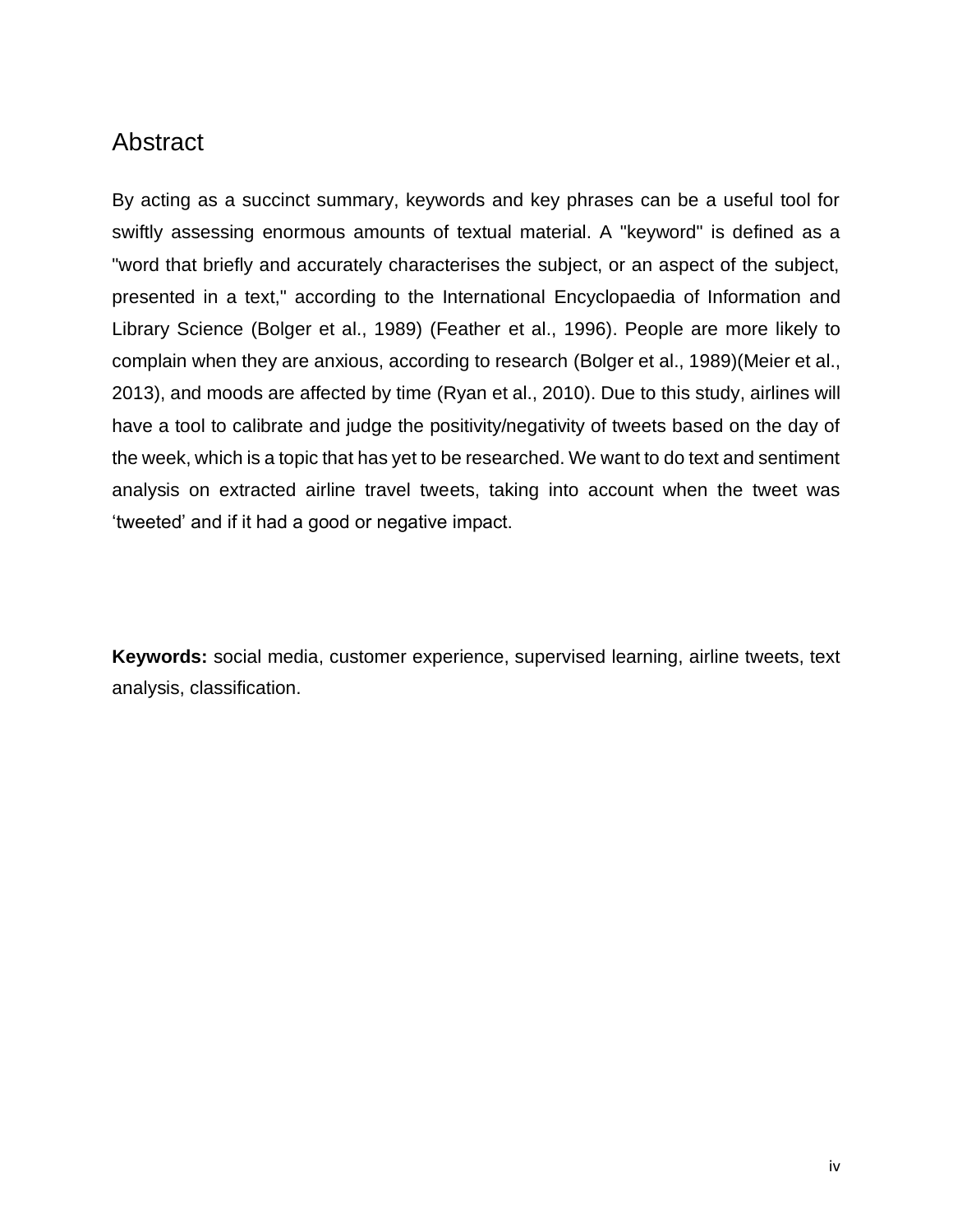# **Table of Contents**

<span id="page-5-0"></span>

| 5.1 |
|-----|
| 5.2 |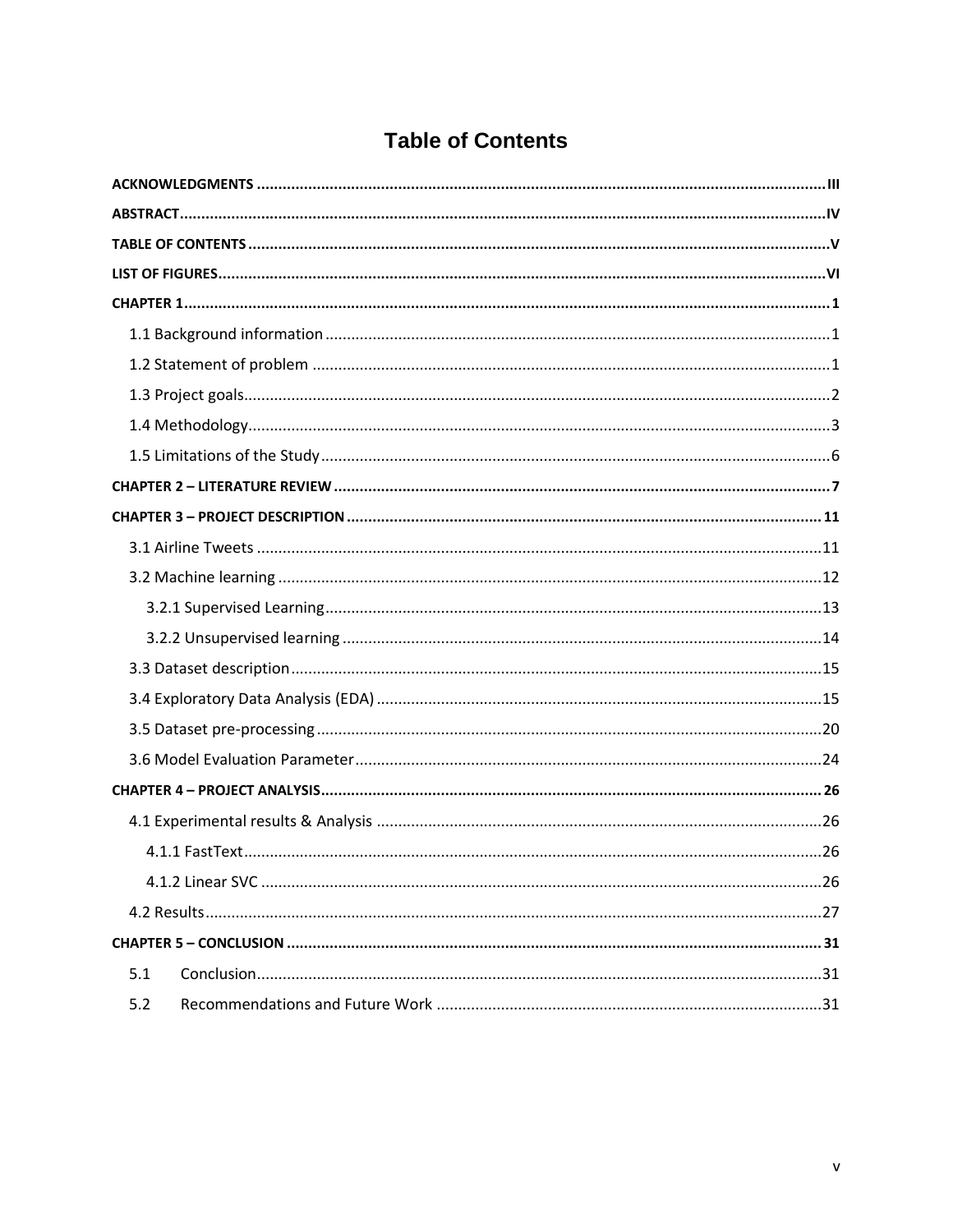# <span id="page-6-0"></span>List of Figures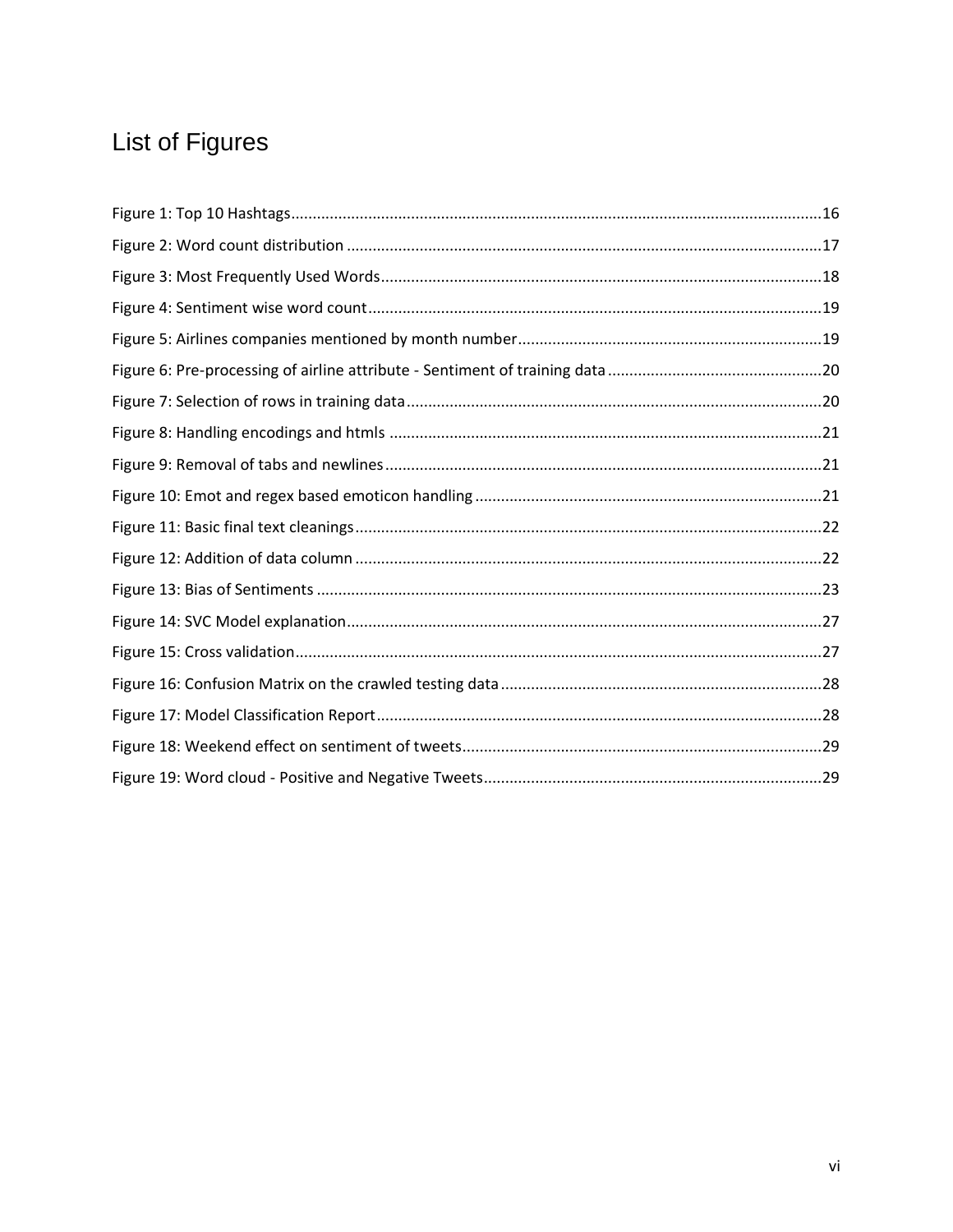# <span id="page-7-0"></span>Chapter 1

# <span id="page-7-1"></span>1.1 Background

Social media is a powerful source of communication. Information extracted and analysed from social media offers valuable insight for companies regarding their products and services. A customer's experience is an important concern for the air-travel industry in particular, and Twitter has become a popular platform for travellers to share feedback. Airline companies invest time and resources to enhance customer loyalty. By exploring customer feedback, airlines can allocate resources to the weak areas of customer satisfaction, increasing economic and social development of the company. Without the use of machine learning and artificial intelligence, orthodox businesses spend hours of human effort completing manual annotations of tweets to group them into positive/negative sentiments, thus increasing the Time to insights.

Moreover, errors that occur from humans can affect the manual text tagging accuracy, such errors can result from fatigue or overconfidence. However, computer aided Text Analysis (NLP) can reduce this time to a few minutes.

### <span id="page-7-2"></span>1.2 Statement of problem

Interpreting and classifying opinions and emotions in subjective data (like tweets) is referred to as sentiment analysis. Sentiment analysis of customer experience is a hot topic and is applied in various industries, such as finance, business, politics, and risk assessment. Some researchers (Kandasamy et al., 2020) (Rezaeinia et al., 2019) (Yadav et al., 2020) have discussed various machine learning, artificial intelligence, and deep learning, and other techniques for sentiment analysis such as Word embedding, Deep Belief Network, Recursive Neural Network, Recurrent Neural Network, and approaches involving Refined Neutrosophic Sets.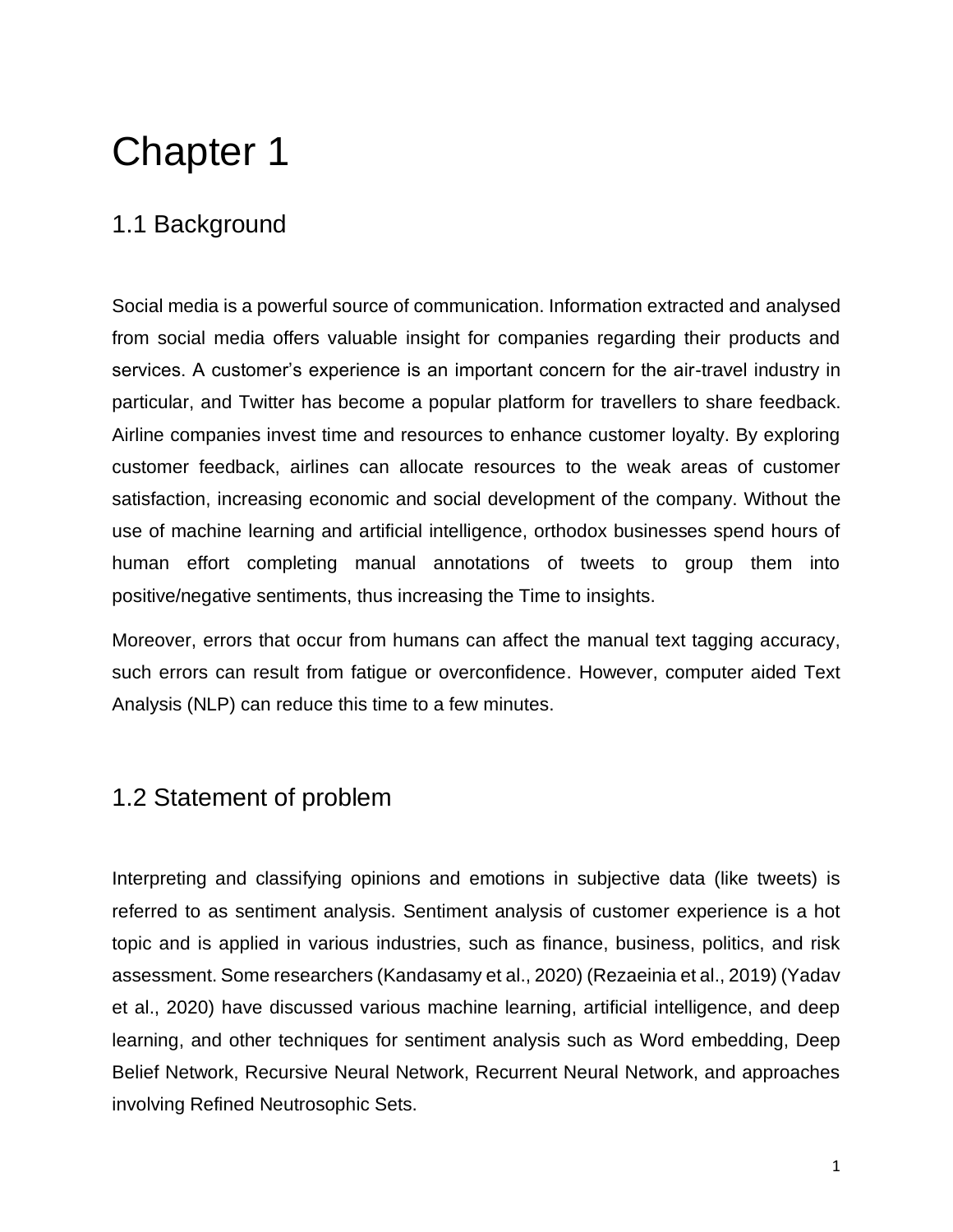While general frameworks have been explored, we will be utilizing these in conjunction with machine learning methods on a twitter sentiment analysis for this project.

Keywords and key phrases can be a useful tool for analysing large amounts of textual material quickly by serving as a concise summary. International Encyclopaedia of Information and Library Science (Bolger et al., 1989) defines a "keyword" as a "word that succinctly and accurately describes the subject, or an aspect of the subject, discussed in a document." (Feather et al., 1996). Research suggests that people tend to be more willing to complain when they are stressed (Bolger et al., 1989) (Meier et al., 2013), and moods are affected by time (Ryan et al., 2010). Therefore, this project will provide airlines with a tool to calibrate and judge the positivity/negativity of the tweet based on the weekday (Sunday, Monday, …), which is an issue that has yet to be studied. We aim to perform text & sentiment analysis on extracted airline travel tweets while also taking into consideration when the tweet occurred, and whether it has resulted in a positive or negative effect.

# <span id="page-8-0"></span>1.3 Project goals

- (a) To scrape the tweets mentioning the top airlines of interest
- (b) To identify the sentiment of the above scraped tweets
- (c) To analyse the relationship, if any, between time of the tweet and the sentiment of the tweet

#### **Research questions we aim to answer**

- 1) What causes negative sentiments in a tweet?
- 2) What causes positive sentiments in a tweet?
- 3) What is the effect of time on the sentiment of the tweet?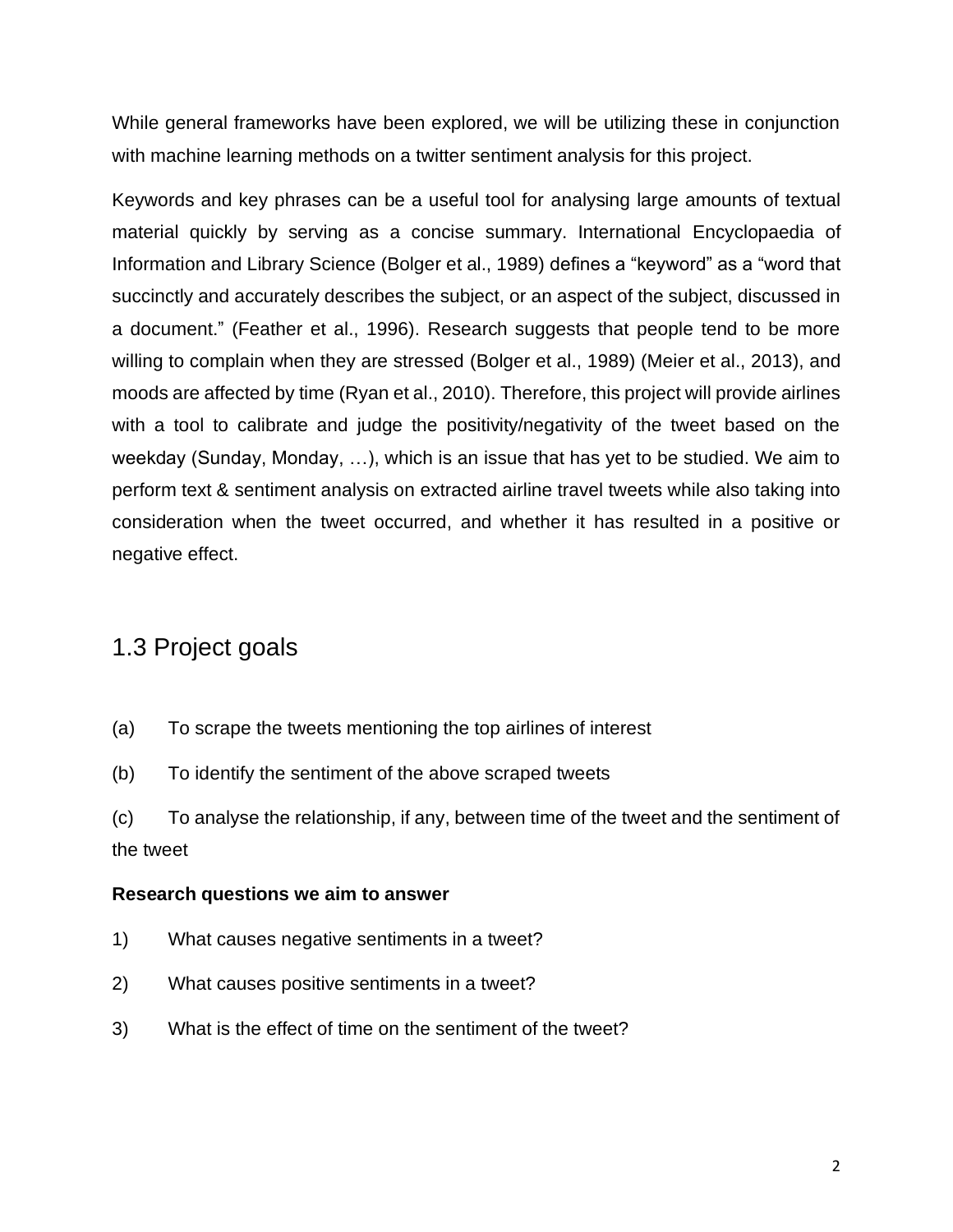# <span id="page-9-0"></span>1.4 Methodology

List of innovations and why the method and visualization are better than state of the art:

- Comparing the accuracy of the results for both logistic regression and SVM.
- Making it possible to create a good classification model with greater than 65% f1 score after manually labelling as few as 10 samples per class

Creating a new list of better stop words and processing the text based on these custom stop words to avoid changing the meaning when filtering the tweets while ensuring that the words that do not contribute much to the meaning of the text are removed.

Studying the behaviour and correlation of sentiment with day of week.

Steps and algorithm:

1) Gathering data:

To gather data quickly and efficiently, we planned to use the web scraping software, Octoparse. Octoparse takes in a given URL and scrapes selected data. We spent some time testing this method and found that even if every team member commits to scraping data for a week, Octoparse would still fail to provide a large enough dataset. So, we explored other methods, and decided to use ScrapeHero.

To determine the airlines we want to analyse, we used those that have the largest revenues and most passengers carried, thus selecting Delta, American, Lufthansa, United, Air France, Southwest, China Southern, and Ryanair. Since COVID-19 disrupted the airline industry, we took tweets that mentioned these airlines prior to the pandemic, from August 2019 to December 2019. Using the advanced search provided by Twitter, we got a url for all the tweets meeting these criteria. ScrapeHero used this url and scraped the webpage, capturing the user's handle, the user's name, the tweet, the number of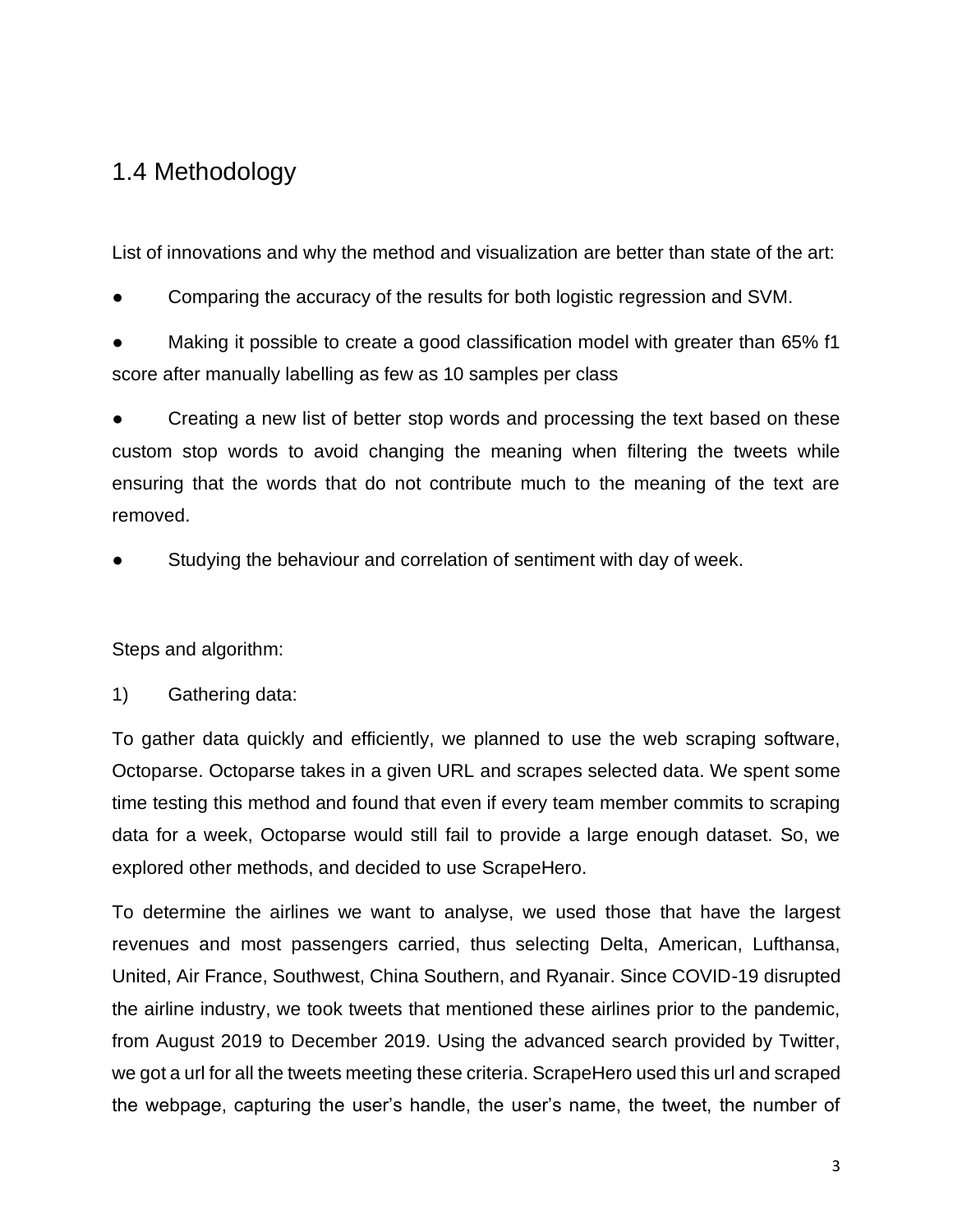retweets, replies, and likes, and the time and date of the tweet (unix timestamp). We exported this data as a csv file.

While cleaning this data, we found that ScrapeHero included tweets from outside the date range we specified, and some tweets that did not mention any airline. After excluding these, our data reduced by about 1,000 data points.

2) Collecting external resources/data:

While the above data was being labelled, we looked for a representative dataset and found the airline tweets dataset of "Crowdflower's Data for Everyone library" to train our sentiment classification model and build our model for few shots classification. We then applied these models in the relevant sections on our scraped dataset. This dataset (Crowdflower, 2019) was scraped in February 2015 and the tweets were classified into positive, negative, and neutral.

3) Building a machine learning model:

Several machine learning methods can be used to classify tweets. We explored two methods: logistic regression and support vector classifiers (SVC).

3.1) Logistic Regression model:

In this project, we train and test logistic regression that classifies tweets into positive and negative using the following algorithm, Python 3 and its relevant libraries:

First, we import the "Crowdflower's airline tweets" dataset and identify relevant features (tweet text and airline sentiment). This dataset doesn't include missing values. Then, we extract two subsets: one for positive tweets and the other for negative tweets. After that, each subset is further divided into training and testing sets. Then, the positive and negative sets are combined to form a training and test datasets. This ensures that each set has an equal number of positive and negative tweets.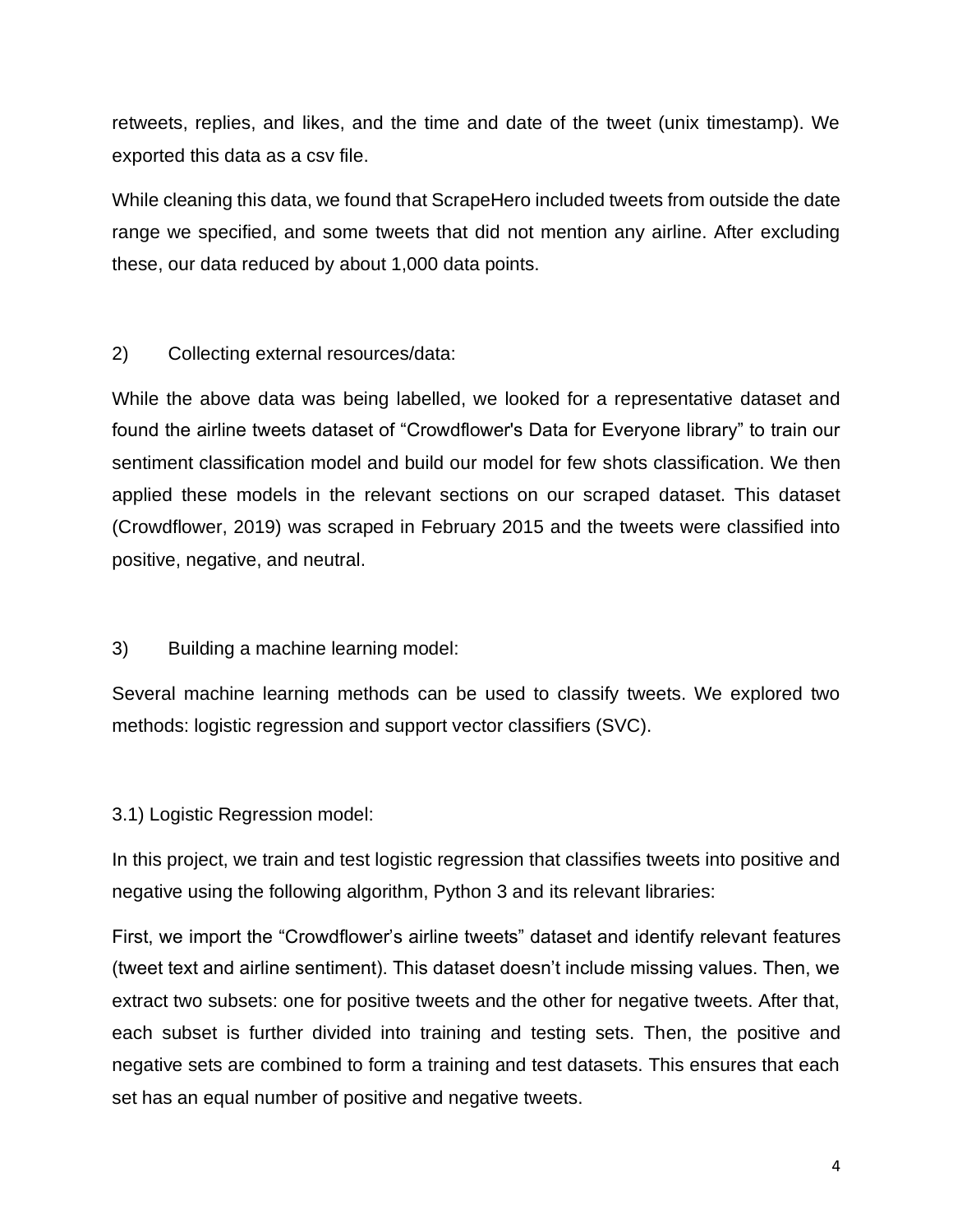Then, we process the tweets. This includes the removal of stop words, hashtags, username mentions, old RT style, hyperlinks, signs (such as \$). After cleaning the tweets, we split them into a list of tokenized words. Since negative stop words (non, not, nor, no, …) can change the meaning and sentiment if removed, they are not included in the stop word list. Moreover, duplicate words are removed. Next, a dictionary is constructed counting the number each word appeared in positive and negative tweets. This dictionary is used to build a logistic regression model. Gradient descent is used to reach convergence. A cutoff of 0.5 is used to classify the tweets and predict the outcome. Finally, the test dataset is used to test the model and calculate the accuracy. In our model, the accuracy is around 82%.

#### 3.2) SVC model with word embeddings:

SOTA techniques use word embeddings along with Machine learning models to increase accuracy. Word embeddings which convert text into numbers to create a dictionary decrease the amount of training data set and increase the performance of the Machine Learning model. For the prediction of sentiments, we had explored a combination of Word2Vec with SVC and FastText embeddings with SVC. From the crowdflower dataset, we had filtered and kept only the data instances whose confidence is 1 for training the model.

After applying the preprocessing steps on the tweets as we had done during logistic regression, we used the language model for generating the word embeddings of the clean tweets. These word embeddings then became the training feature for the Support Vector Classifier which could then give the output of sentiment. For the FastText approach, we used gensim to load the vector file from the common crawl models downloaded from fasttext (FastText, 2020) and converted it to a bin model because the loading time of the vector was more. We then continued to use gensim to load the bin model which helped in converting clean and processed tweets into embeddings of size 300. Such embeddings were generated on each tweet of both, crowdflower dataset as well as our crawled dataset. We trained the SVC model on the embeddings of tweets from crowdflower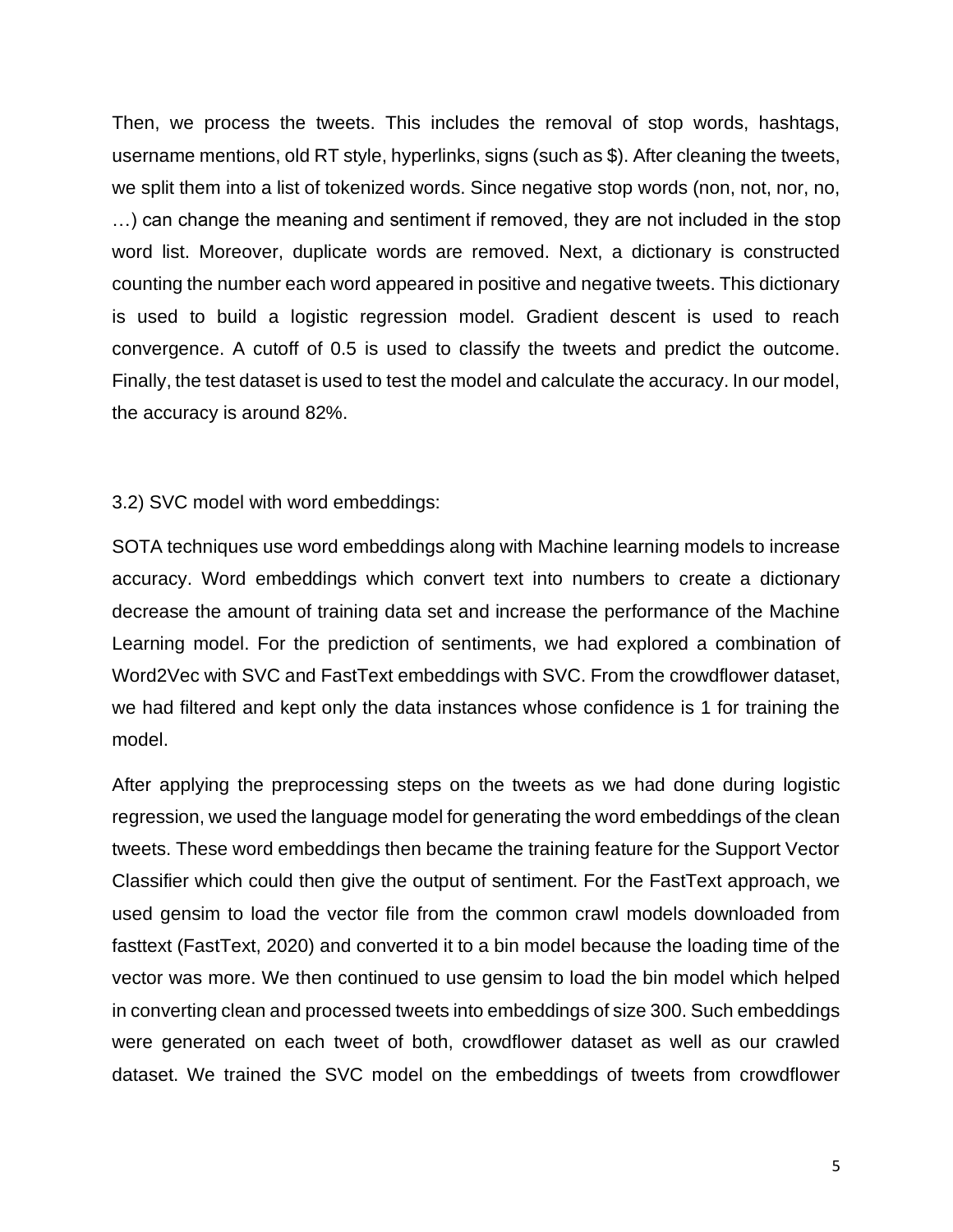dataset and we used the embeddings of each tweet from our crawled dataset as input features to give sentiment predictions on our crawled dataset,

#### 4) Correlation of tweet sentiment with day of the week:

We extracted the day of the week from the date stamp of each tweet using Python's datetime module. Once the sentiment was predicted, we then gave a score of +1 to positive, -1 to negative and 0 for the neutral sentiment. After some missing value imputations and handling outliers, we then calculated the mean sentiment score for each day of the week in our crawled twitter dataset which we crawled using the mentioned tools.

After some further analysis, we got a correlation of -0.44 between day of the week and sentiment which means people were more negative towards the weekends than the weekdays. We also plotted the mean sentiment vs day of the week and also vs dates (August 1st to December 31st)

### <span id="page-12-0"></span>1.5 Limitations

In the past few years, the world of travel has seen a drastic change due to the pandemic, which led to various crests and troughs in the travel seasons. Due to this, there was a quick change in airline ticket fees which will definitely have an impact on the actual study of the airline tweets. Therefore, a model will be built based on the data from the pre pandemic era which would be the ideal solution.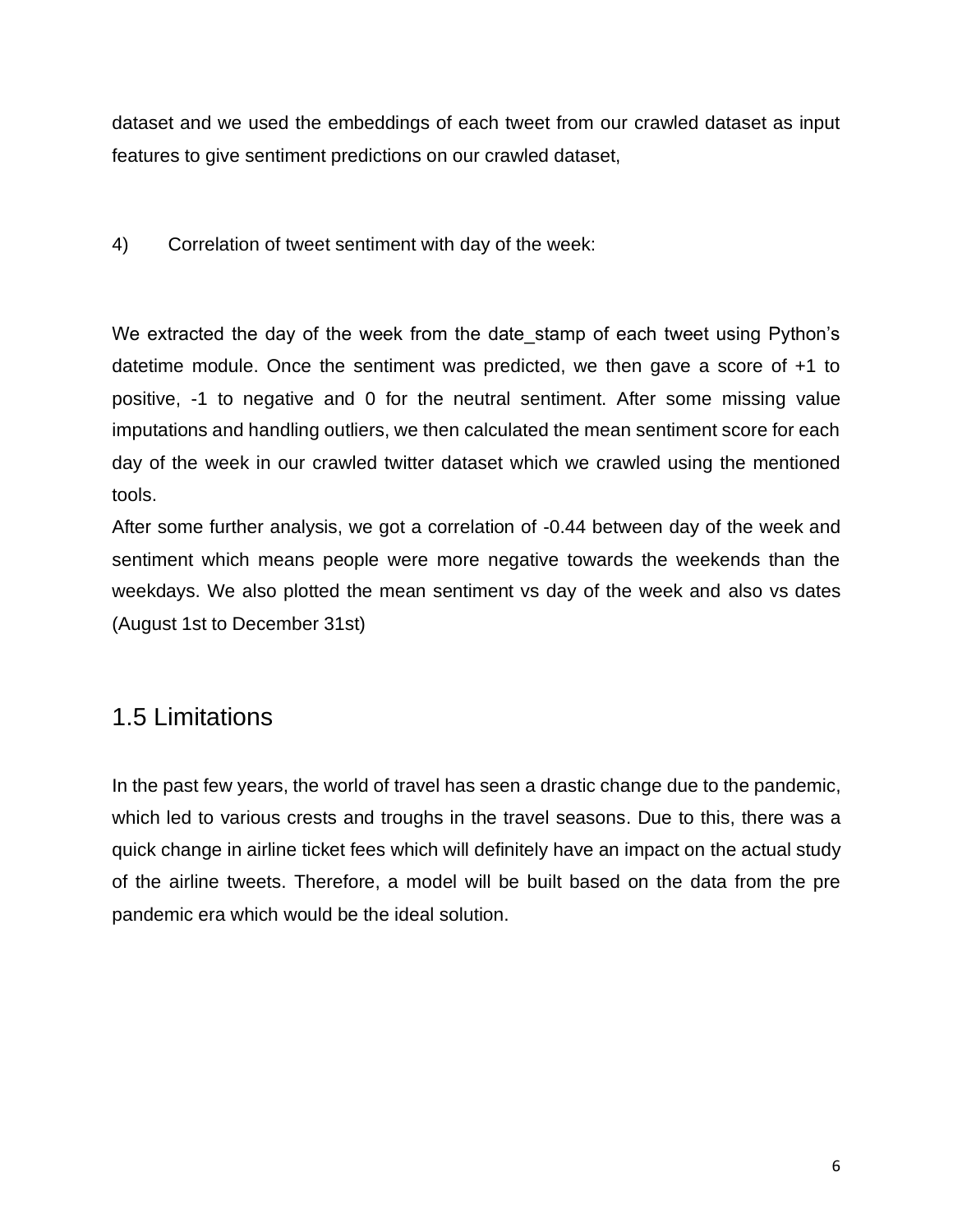# <span id="page-13-0"></span>Chapter 2 – Literature Review

There have been several studies in the past which analysed the airline travel tweets across the globe. They had employed the usage of various methods and pipelines. They achieved varying reports of accuracy ranging between 50% to 90%.

Several papers available in literature have analysed social media complaints such as (Tsakalidis et al., 2018). They proposed an unsupervised method, utilizing information from the network and time sensitive text. In comparison to simply text-based models, their examination in a real-time simulation environment revealed the efficacy and resilience of their technique versus competing baselines, attaining a substantial 20 percent boost in Fscore.

The research in (Suryotrisongko et al., 2018) used a tweet dataset of 3000 rows which was of the feedback for Surabaya's City Government. It was classified as a complaint or non-complaint tweet, and it resulted in systems that can categorise tweets automatically with an accuracy of 82.5 percent.

The fuzzy system which was proposed in (Vashishtha et al., 2019) integrated NLP techniques with Disambiguation of Word Sense leveraging a new unsupervised 9 fuzzy rule-based system which classifies the post into either of positive/ neutral or negative sentiments. Their results helped in choosing which lexicons are best for the use case of social media. Their method of fusion of fuzzy logic with lexicons for sentiment classes can be adjusted to any lexicon. They can also be adjusted for any dataset.

Recently, some papers have also analysed tweets of airline travel such as (Kumar et al., 2019), which used Python to retrieve tweets about airlines using twitter API and then used support vector machines and artificial intelligence networks methods to analyse those tweets. It demonstrated how to use ML to analyse tweets in order to improve the user experience. Word embedding with Glove dictionary technique and n-gram approach were used to extract features from tweets. CNN outperformed ANN and SVM models in this study, and it used association mining to map the link between tweets and sentiment categories.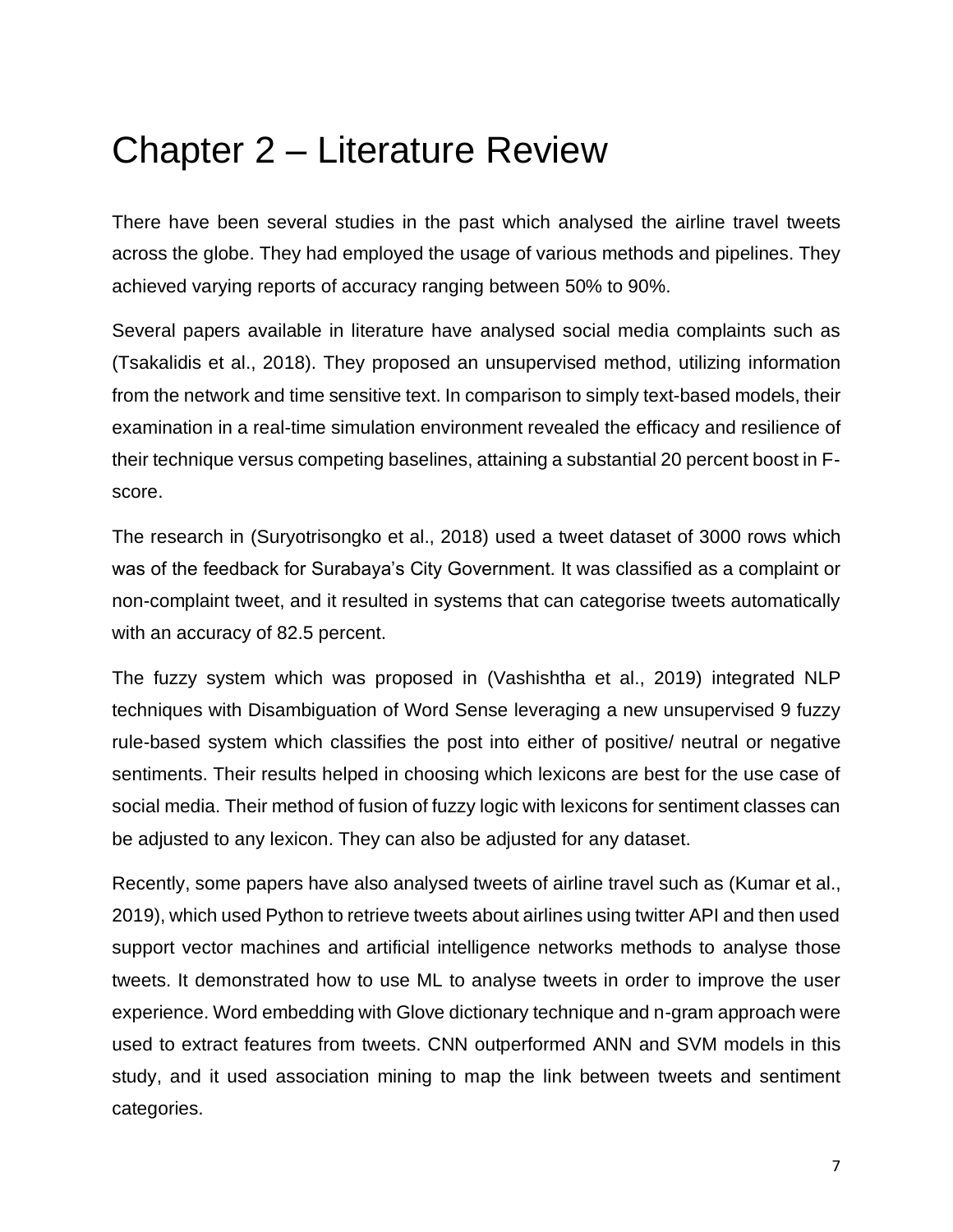In contrast, (Tiwari et al., 2019) proposed using machine learning to identify passenger tweets about aircraft services in order to better understand the emotional trend. On an actual dataset, they were able to reach an accuracy of around 80% using Random Forest (RF) and Logistic Regression (LR) to categorise each tweet into positive, negative, and neutral sentiment.

In (Khan et al., 2018), the paper's major goal was to analyse tweets about airlines from four different regions: Europe, India, Australia, and America, with the goal of predicting consumer loyalty. The TextBlob analyzer was used to do the sentiment analysis. The positive and negative mean sentiment ratings were then calculated and visually shown using the tweets. Random Forest, Decision Tree, and Logistic Regression were the three classifiers used. Random Forest has a maximum classification accuracy of 99.05 percent after 10-fold cross validation.

There were other models based on Transformers. Like, for example, for Twitter sentiment analysis, (Naseem et al., 2020) employed Transformer-based Deep Intelligent Contextual Embedding. In this, Deep intelligent contextual embedding was used to improve the quality of tweets by reducing noise and taking into consideration word sentiments, polysemy, syntax, and semantic knowledge.

(Jain et al., 2020) compared Random tree and Decision tree ML techniques to provide recommendations to customers using airline reviews. People are more likely to complain when they are anxious, according to research in (Meier et al., 2013).

An examination of the temporal effects of weekend and weekdays was required. We found (Ryan et al., 2010) which does exactly that in addition to exploring work versus nonwork experiences on mood and other well-being indicators too.

(Utama et al., 2019) did Sentiment classification on Airline Tweets. They used Mutual Information for Feature Selection. Despite recent advances in text analysis, many approaches have limitations for tweets (Wang et al., 2017). They proposed using convolutional neural networks framework. It combined implicit as well as explicit representations of short text for classification. They obtained the short text embedding by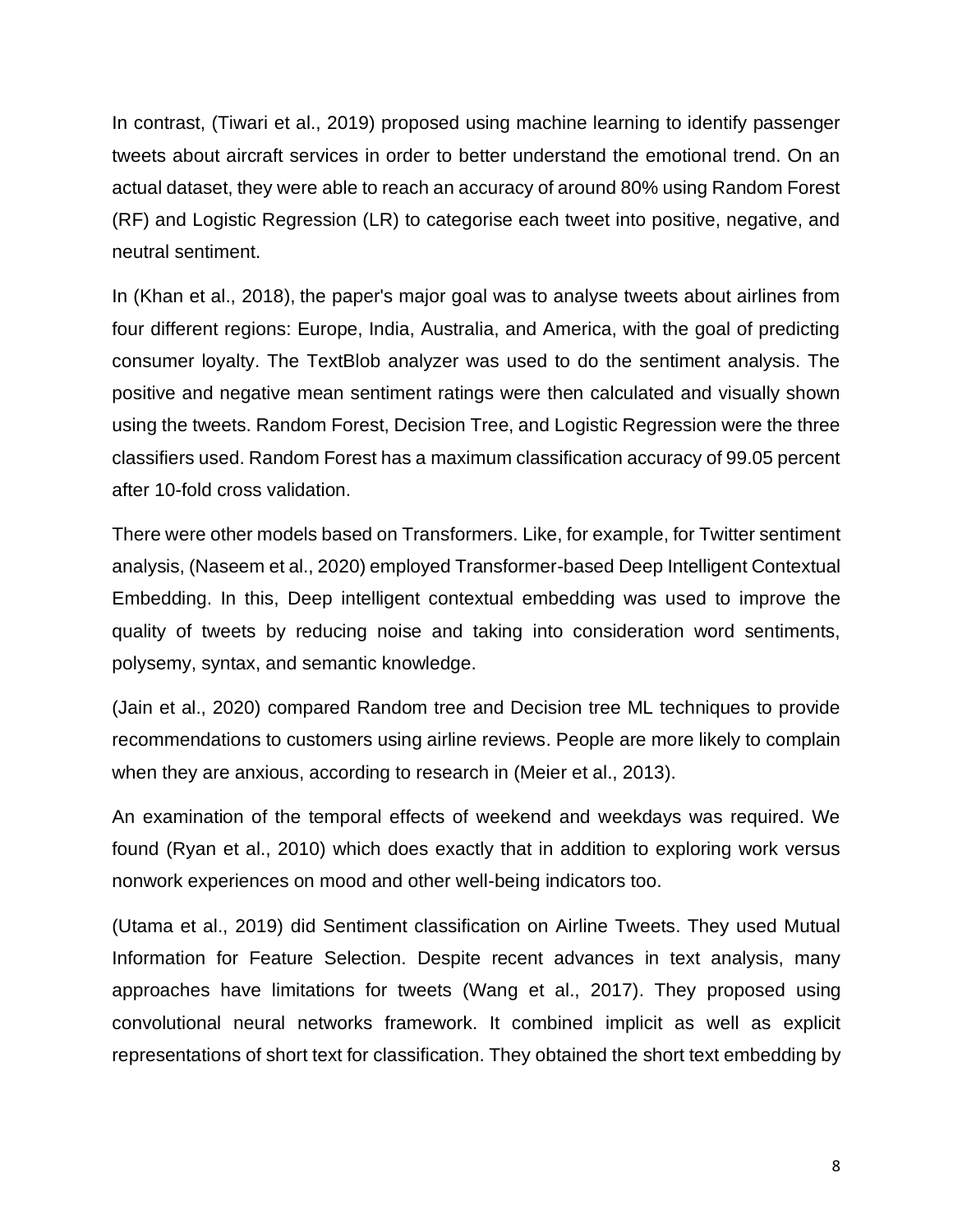joining the words and relevant concepts on top of pre-trained word vectors and further incorporating character level features into the model.

Text from twitter (tweets) fall under the category of short-texts since Twitter allows a maximum character length of 280 characters only and using supervised and unsupervised natural language processing methods, they performed analysis on approximately 350,000 tweet replies to U.S. politicians in (Jaidka et al., 2019). Therefore, unlike large paragraphs or documents, tweets might not observe the syntax of natural language thus including heavy usage of abbreviations and internet slangs (eg: LOL, ROFL, …).

(Rezaeinia et al., 2019) utilised techniques such as POS tagging, lexicon-based approaches, and Word2Vec/GloVe methodologies in their method. They discovered that Improved Word Vectors (IWV) are particularly successful for sentiment analysis after comparing the method's accuracy with several deep learning models. (Yadav et al., 2020) looked at more of these methods.

Research in (Gautam et al., 2020) presented a semi-supervised bootstrapping approach that calculated transportation services related complaints on social media platforms and their main strategy began with a limited set of annotated samples, which were used to establish a preliminary set of language indicators relevant to complaints, which were then used to supplement data. This enriched data is then utilised to extract other indications using the same procedure, which is done until no more indicators can be located.

From 1961 to 2021, a survey publication (Li et al., 2020) was valuable in assessing stateof-the-art methodologies, concentrating on models ranging from classical models to deep learning. This study concluded with a summary of significant implications, future research directions, and issues facing the research area, as well as a complete comparison of different approaches and outlining the benefits and downsides of various assessment measures.

In summary, after studying through all the papers mentioned in the literature review, we feel inspired by the psychology paper and also found that there is a lack of papers which study the weekend effect on the emotional state and mood of the travellers thereby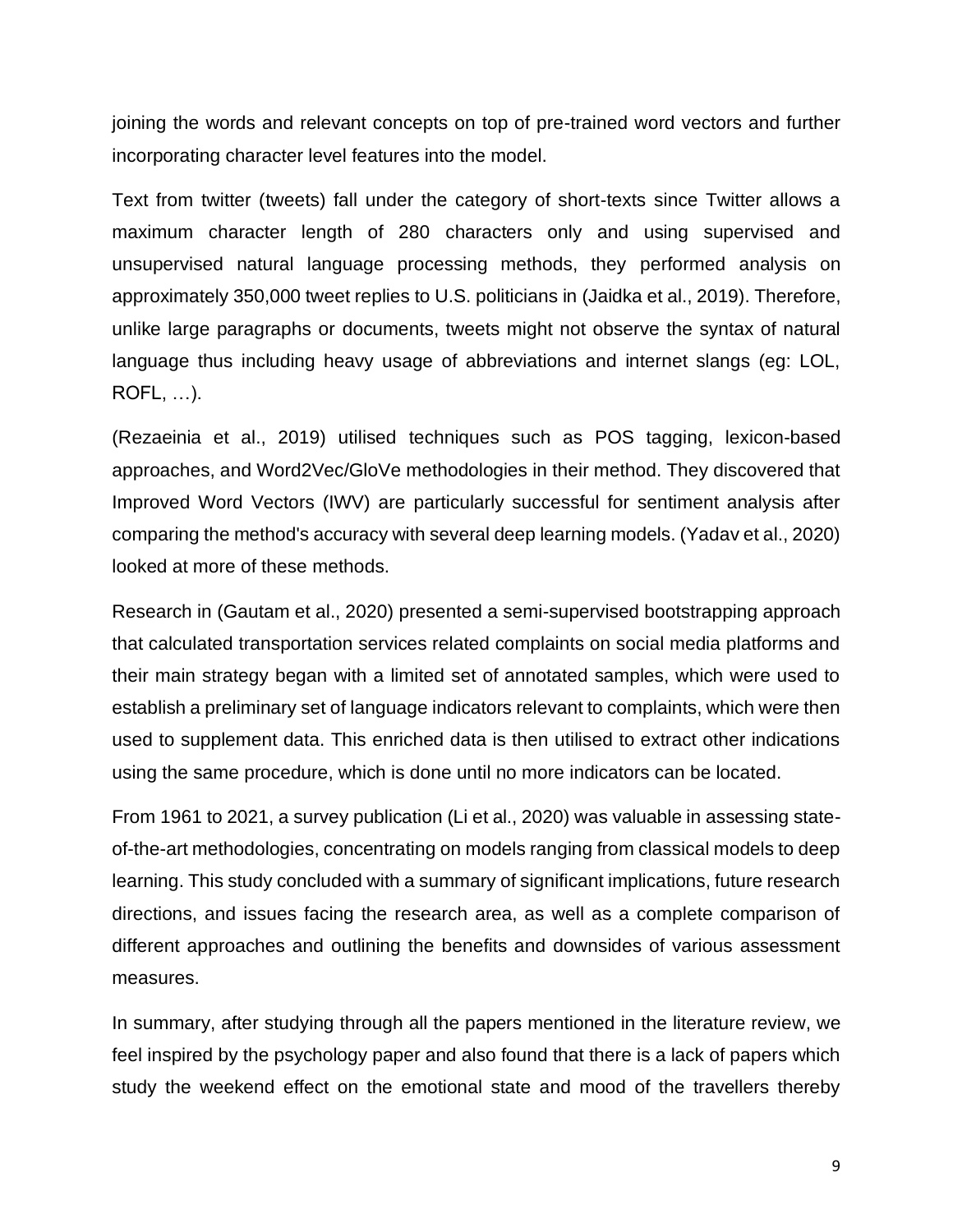affecting the sentiment of the tweets that they are posting. For this, we will have to scrape twitter for tweets and build a machine learning model that predicts the sentiments for us and execute the analysis for this. The literature papers referenced the use of traditional machine learning algorithms like Support Vector Classifiers and Random Forest Classifiers. We also got some insights into special cleanings and pre-processings that are required for a dataset involving social media and short texts. Finally, the survey paper (Li et al., 2020) was instrumental in providing a comprehensive list of different techniques so that we could design our experiments accordingly.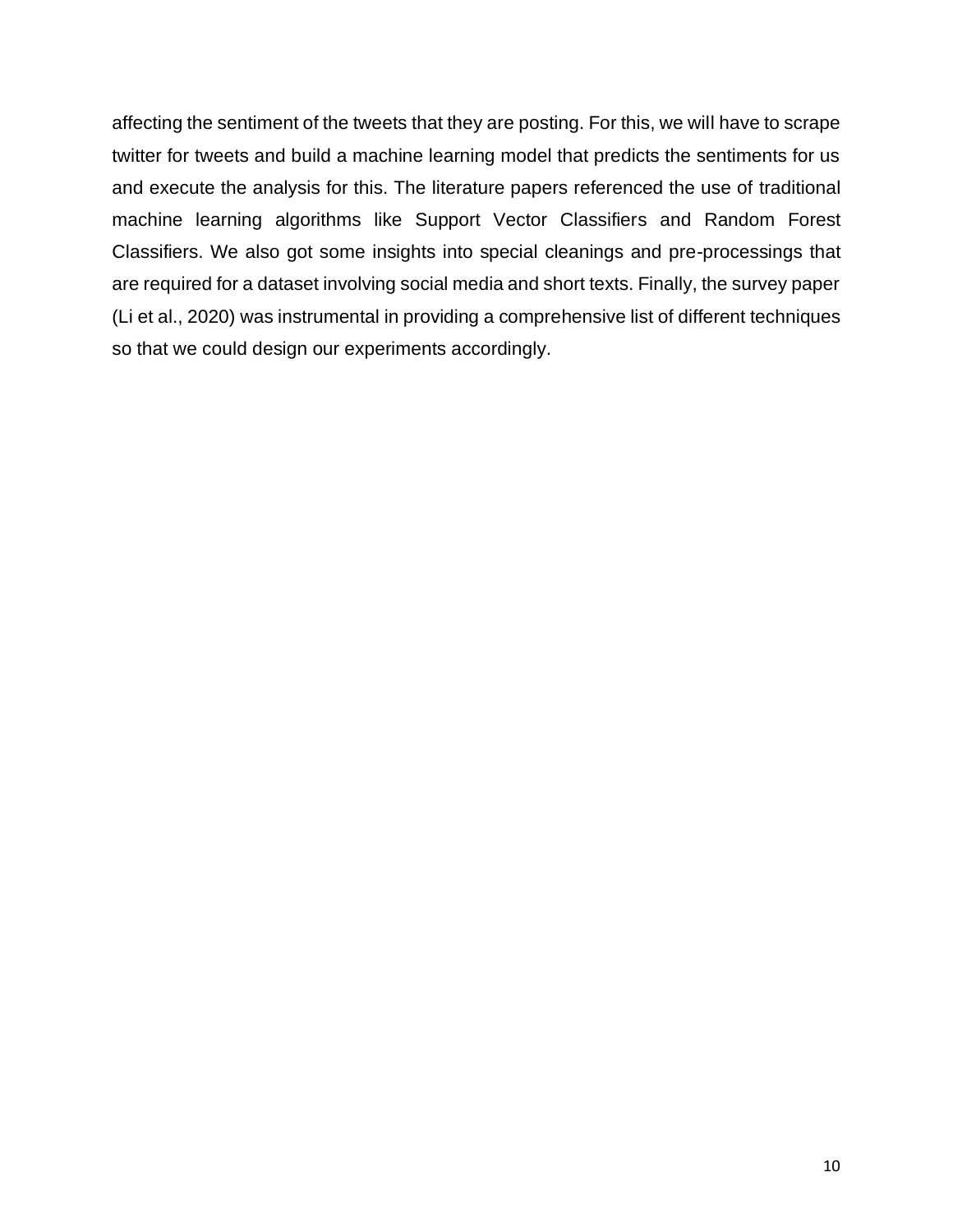# <span id="page-17-0"></span>Chapter 3 – Project Description

# <span id="page-17-1"></span>3.1 Airline Tweets

Companies can gain important information into their products and services by extracting and analysing data from social media. The air travel business, in particular, is concerned about the consumer experience, and Twitter has become a popular venue for travellers to communicate their thoughts. Without machine learning and artificial intelligence, traditional firms waste hours of human work manually annotating tweets to categorise them as good or bad, lengthening the time to get insights. Airlines devote time and resources to improving consumer loyalty. Airlines can direct resources to the weak areas of customer satisfaction by analysing customer input, resulting in increased economic and social development for the organisation.

Furthermore, human mood influence such as tiredness and skills might affect the manual text tagging accuracy. Computer-assisted Text Analysis, on the other hand, can cut this time in half. Sentiment analysis is the process of interpreting and classifying opinions and emotions in subjective data (such as tweets). Customer sentiment analysis is an important issue that is used in a variety of areas, including banking, business, politics, and risk assessment. Word embedding, Deep Belief Network, Recursive Neural Network, and approaches incorporating Refined Neutrosophic Sets are some of the machine learning, artificial intelligence, and deep learning technologies that can be utilised for sentiment analysis, according to some researchers.

While broad frameworks have been investigated, for this project, we will be using them in combination with machine learning approaches on a twitter sentiment analysis.

By acting as a succinct summary, keywords and key phrases may be a valuable tool for swiftly assessing enormous volumes of textual content. A "keyword" is defined as a "word that briefly and accurately represents the subject, or an element of the subject, covered in a document" by the International Encyclopedia of Information and Library Science.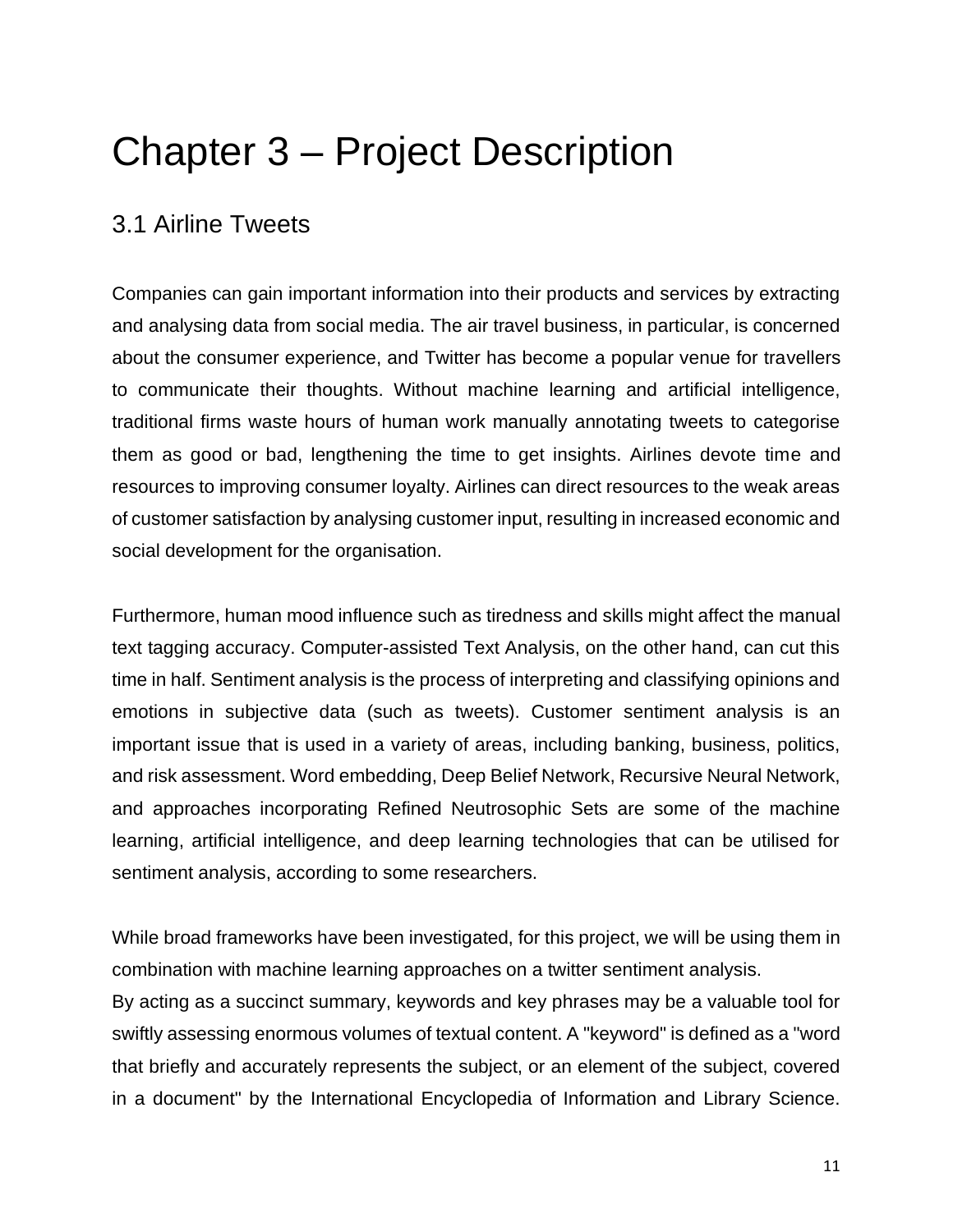People are more likely to complain when they are worried, according to research, and moods are impacted by time.

As a result of this study, airlines will have a tool to calibrate and assess the positivity/negativity of tweets based on the day of the week, which is a topic that has yet to be researched. We want to do text and sentiment analysis on extracted airline travel tweets, taking into account when the tweet was made and if it had a good or negative impact.

### <span id="page-18-0"></span>3.2 Machine learning

The purpose of machine learning (ML) is to use mathematical models of data to assist a computer in learning without being explicitly directed to do so. Machine learning is a subset of artificial intelligence (AI). Algorithms are used to analyse data and find trends, which are then utilised to develop prediction models. Machine learning, like humans, improves with more data and experience.

ML can be subdivided into further 2 subcategories:

- 1. Supervised Learning
- 2. Un-supervised Learning

The most popular methods of learning are supervised and unsupervised, with reinforcement being a sequential decision maker technique. Until now, machines have been unable to make decisions without being trained (Matthew Botvinick, May 2019).

Supervised learning is derived from the word supervisor, which meaning teacher. The class will be categorised or predicted in this scenario. The right answers were already marked with the matching class labels during what is called algorithm training. Support Vector Machines (SVMs), Random Forest Trees (RFTs), and Decision Trees (DTs) are common supervised machine learning techniques (Singh, Thakur, & Sharma, 2016). When there are no class labels on the input data, unsupervised learning happens. We wish to model the data's underlying structure in order to learn more about the data.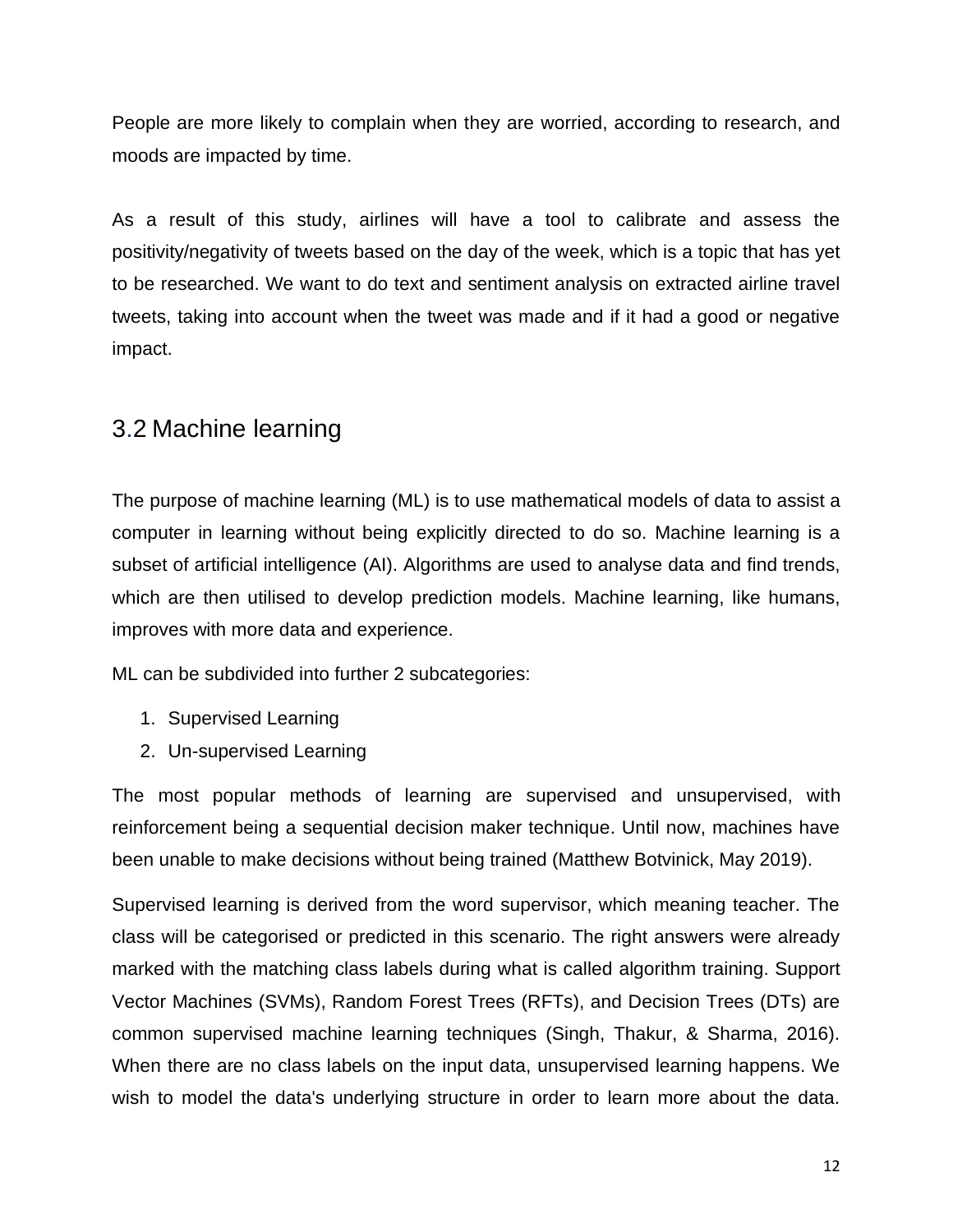Association and clustering are the two main forms (Ceriottia, 2019). K-means clustering, affinity propagation, and other unsupervised methods are well-known.

#### <span id="page-19-0"></span>3.2.1 Supervised Learning

The following are the workings and specifics of some well-known supervised machine learning algorithms that were employed in this project:

#### **Logistic Regression:**

When the output variable is discrete (categorical), and the class should be predicted rather than categorised, the logistic regression technique should be abandoned. When it comes to machine learning techniques for categorising binary data, logistic regression is frequently used. The purpose of Logistic Regression is to enhance outcomes by combining data from several sources (Swaminathan, 2018). The default label class is always used to predict outcomes, but the results and probability are always determined after all categorical values have been changed to numerical values and all data has been normalised.

In ecological study, logistic regression, also known as sigmoid regression, was developed by statisticians to explain the characteristics of a population that was rapidly growing and depleting its ability to wear out the environment. An S-shaped curve may translate any real-valued range into a number between zero and one, but not precisely at the limit of one.

> 1  $1 + e^{-x}$

#### *Equation 1 Sigmoid equation*

Where e is the logarithms' base (Euler's broad variety or the EXP () function on your spreadsheet), and price is the true numerical price to be changed.

While the following is the regression equation in which the intercept and slope are combined:

y=mx+c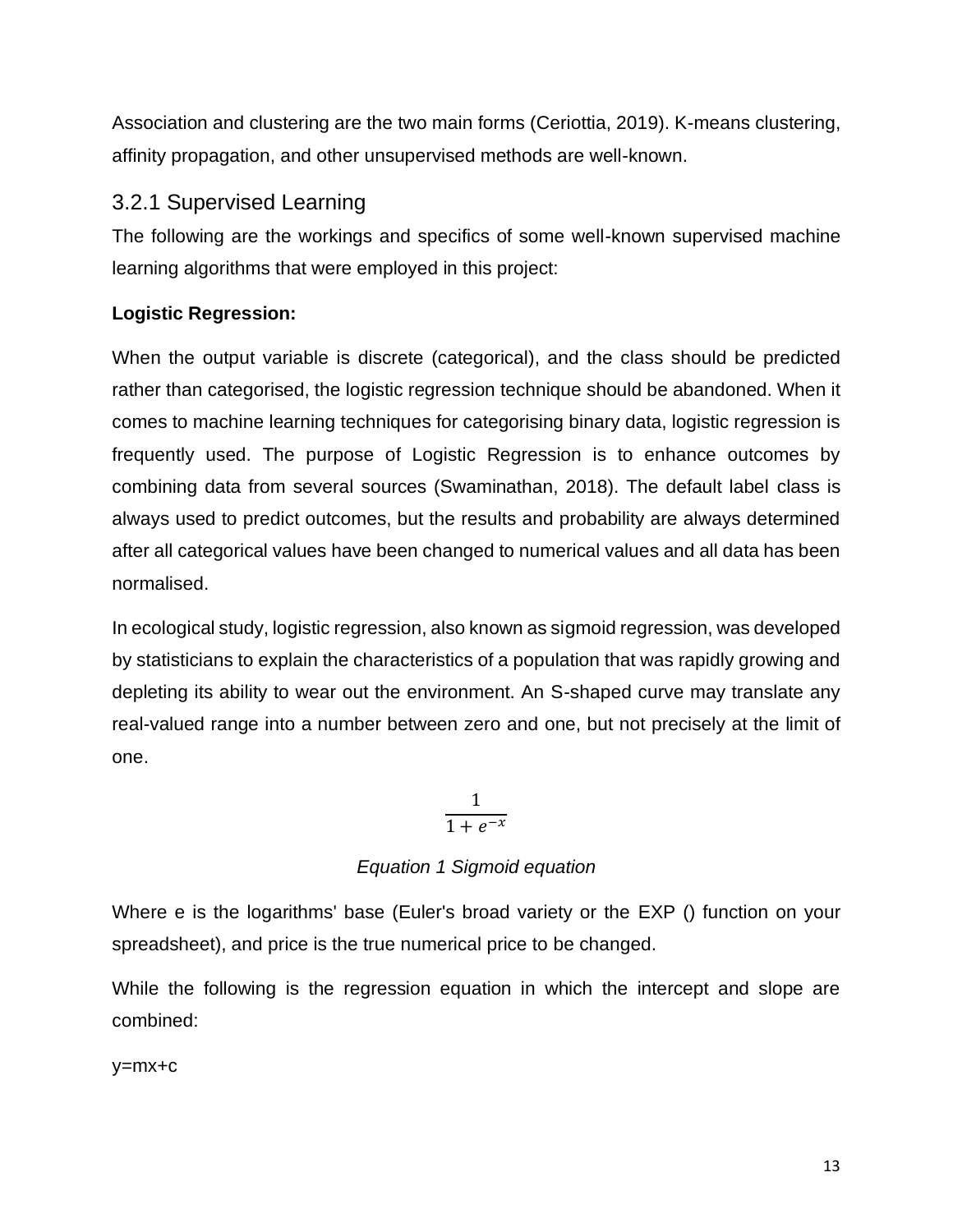#### Equation 2 Regression equation

A generalised equation for a multivariate regression model is given below:

$$
y = \beta 0 + \beta 1.x1 + \beta 2.x2 + \dots + \beta n.xn
$$

The regression is created in a few steps, starting with feature selection, normalising features, choosing a loss function and hypothesis, setting hypothesis parameters, minimising the loss function, and lastly testing the data's function.

#### **Random Forest Regressor:**

Random Forest has previously demonstrated that it creates a forest before randomising it. It builds the forest with an collective of Decision Trees and trains it with the Bagging Method for the most part. Because the ensemble approach is used, the result is improved.

The steps below will help us understand how Random Forest works:

To begin, select random samples from the dataset.

After then, each sample will be given a decision tree to work with. It will generate a projected final outcome based on those options.

Voting may take place in this phase for each expected outcome.

Finally, because it is the very final prediction outcome, the prediction output which gets the maximum votes gets chosen.

#### <span id="page-20-0"></span>3.2.2 Unsupervised learning

Unsupervised learning algorithms are taught on data that hasn't been classified or labelled, allowing them to operate on it without supervision. Dispersed data is organised with patterns or similarities and differentiations using this approach, which requires no prior training.

The algorithm didn't get any training from a training dataset, unlike supervised learning. As a result, the algorithm concentrates on us uncovering the hidden pattern in unlabelled facts.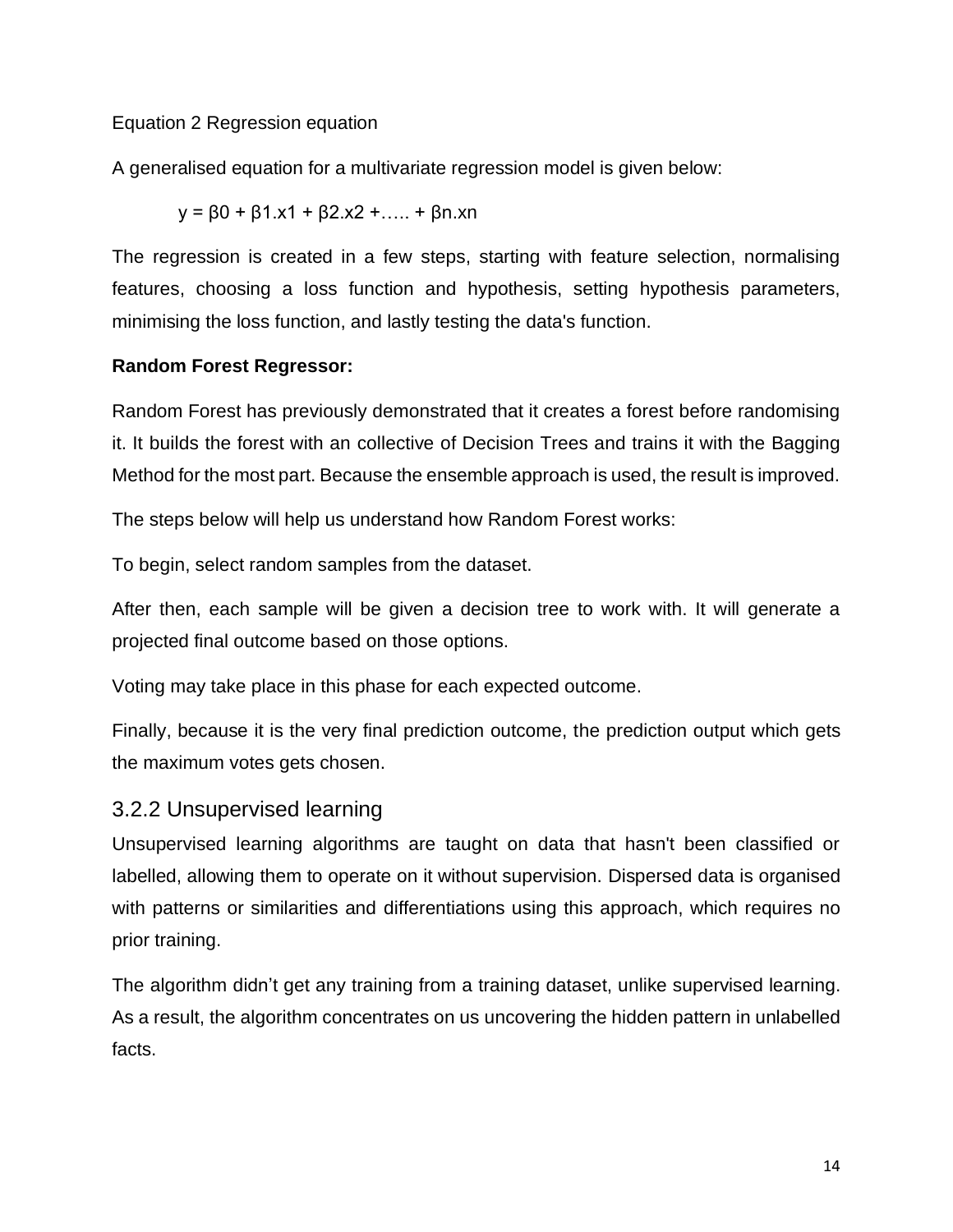# <span id="page-21-0"></span>3.3 Dataset description

Utilization of a product called Octoparse, which is a web scraping platform, to collect data rapidly and effectively was the plan. So, we put Octoparse to the test and discovered that even if every team member committed to scraping data for a week, Octoparse would still fall short of providing a large enough dataset required for our task. We decided to use this strategy on other platforms as well. After experimenting with others, another product called ScrapeHero was selected.

The airlines we wanted to look at where those with the highest revenues and the most passengers with an active twitter timeline. Delta, American, Lufthansa, United, Air France, Southwest, and China Airlines were among the airlines that carries highest passengers. Southern and Ryanair are two of the most popular airlines too. Since COVID-19 wreaked havoc on the aviation sector, we compiled a list of tweets that highlighted it prior to the pandemic, that is, from July 2019 to December 2019.

Twitter provides an advanced search option. Using that, we obtained the url for all tweets meeting the above criterias. Then, ScrapeHero used this url & scraped the webpage, capturing user's handle, user's name, tweet, number of retweets, replies, & favorites, and time and date of the tweet (unix timestamp). We exported this data as a csv file. This will act as our main master data from Twitter and act as the test data too.

We got our training dataset of airline tweets from Kaggle which originally came from Crowdflower's "Data for Everyone library". Crowdflower has a large library of 'Off-the-Shelf' datasets that are meant to increase accuracy, overall performance, and supply high-quality datasets at scale for specific AI programme requirements. They're continually creating fresh datasets to fulfil the demands of their worldwide clientele.

# <span id="page-21-1"></span>3.4 Exploratory Data Analysis (EDA)

After cleaning, the master dataset had about 629k rows while crowdflower dataset had about 15k rows.

We performed some exploratory data analysis on the master data, looking at word lengths in the tweets, number of words used in the tweets, mentions  $(\mathcal{Q})$ , hashtags  $(\#)$ , tweet sentiments, and airlines mentioned.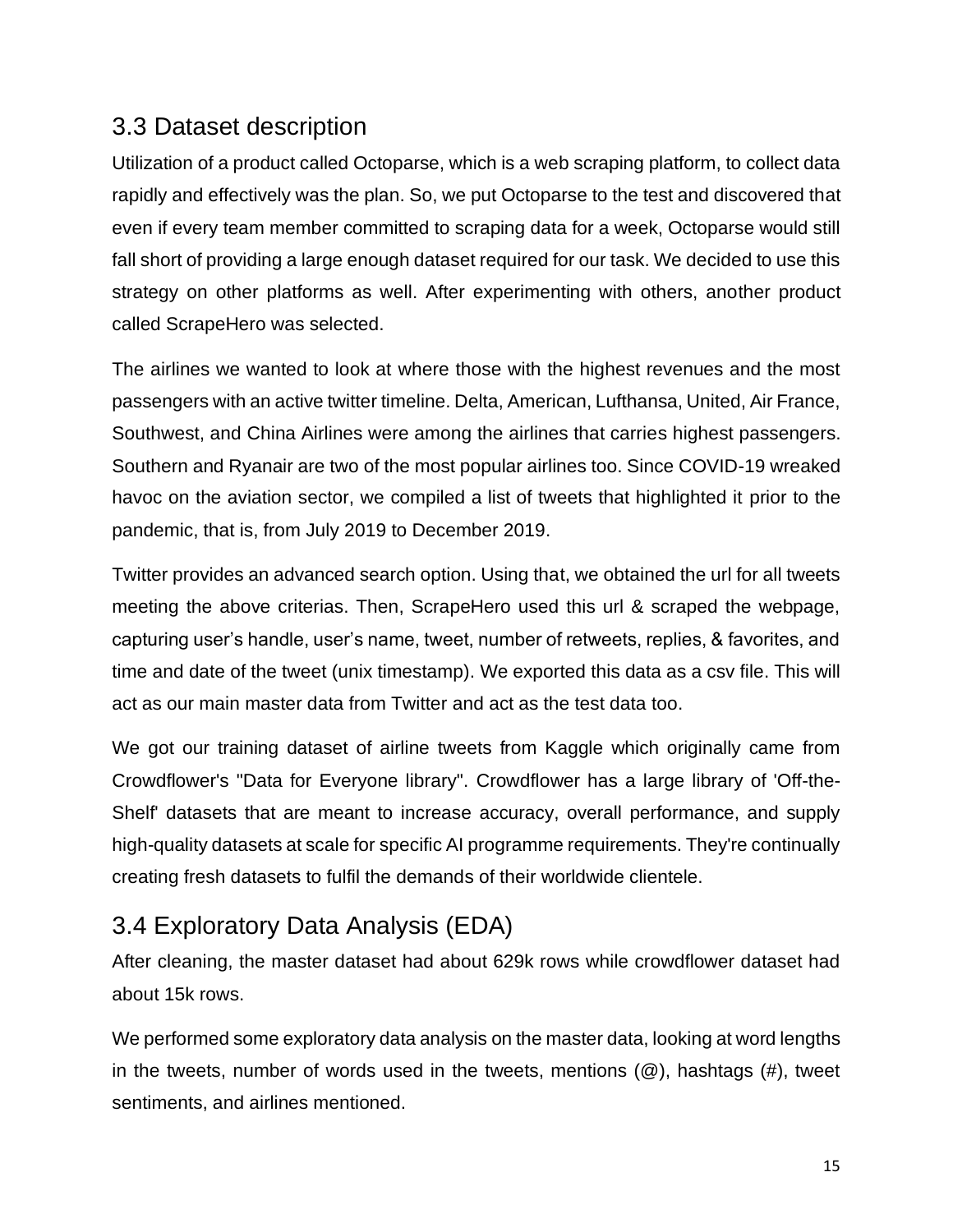

*Figure 1: Top 10 Hashtags*

<span id="page-22-0"></span>Most tweets used words that are 4 characters long, and the average word length in the dataset is 5 characters long.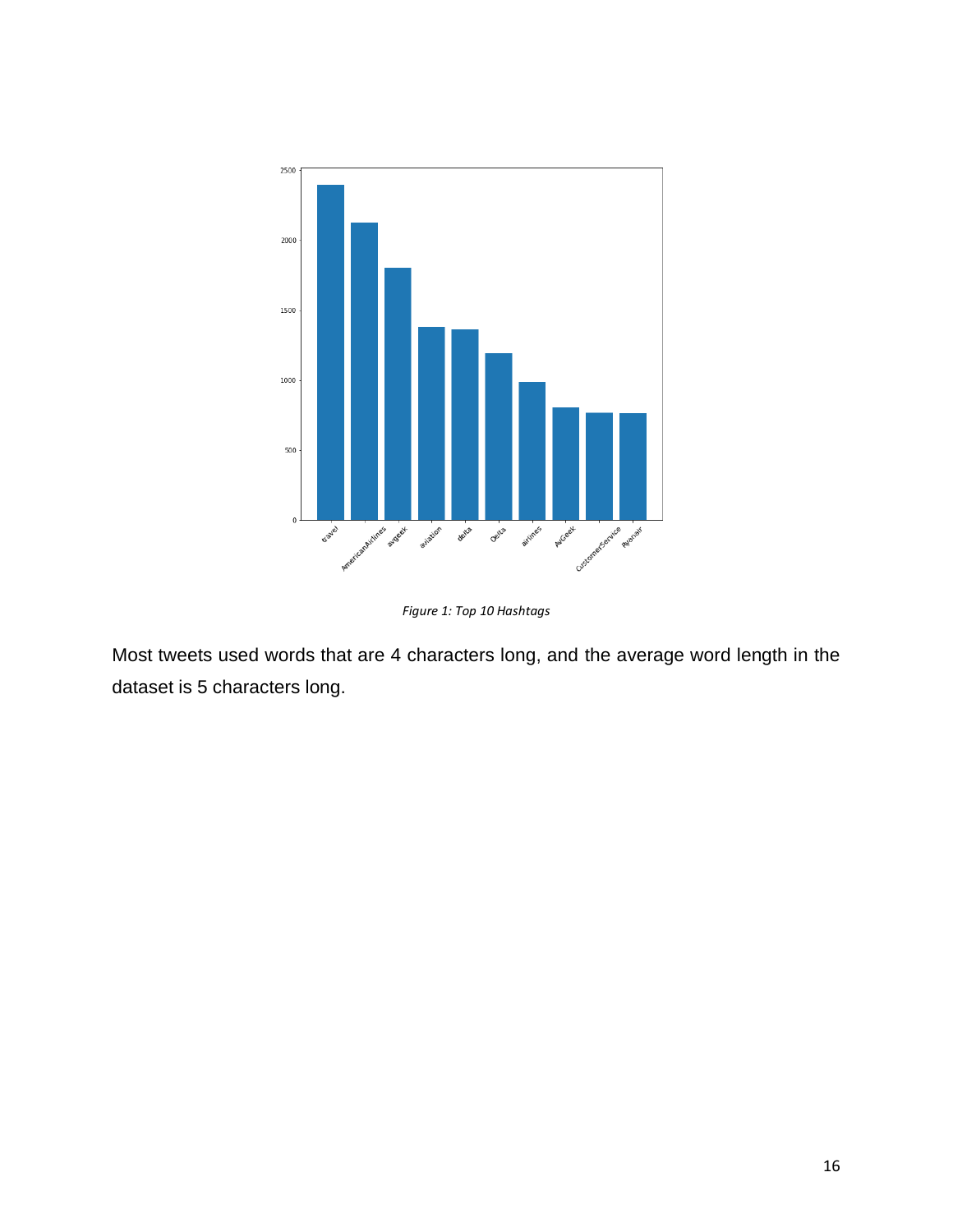

# **Wordcount distribution**

*Figure 2: Word count distribution*

<span id="page-23-0"></span>Maximum tweets, that is approximately 4200 tweets, had a word count in the range of 9- 12 words.

The top 10 most frequently used words are (in order): 'flight', 'not', 'no', 'so', 'get', 'time', 'service', 'one', 'plane' and 'like'.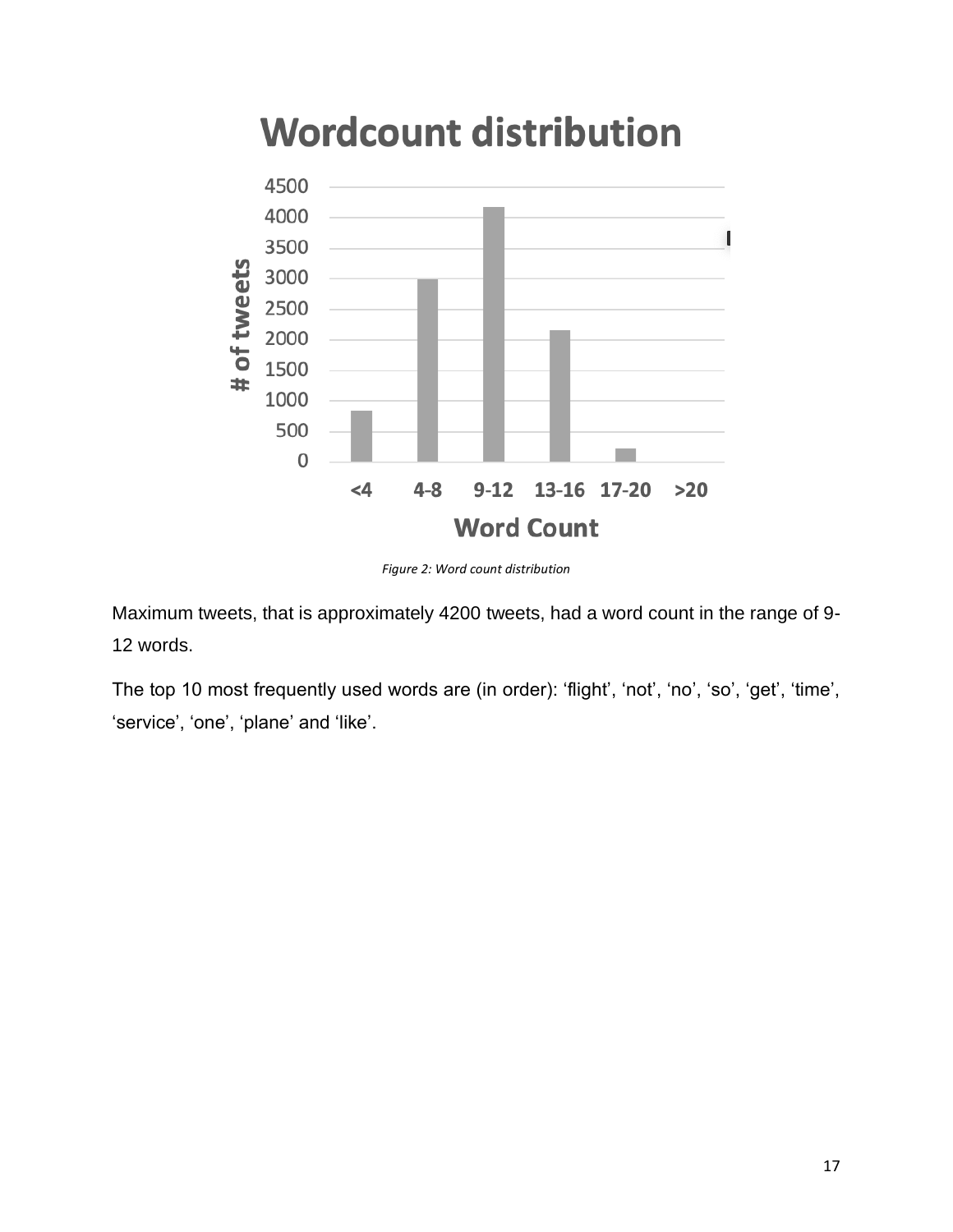

*Figure 3: Most Frequently Used Words*

<span id="page-24-0"></span>Tweets with a negative sentiment have an average of 14 words, while both neutral and positive sentiment tweets have an average of 9 words.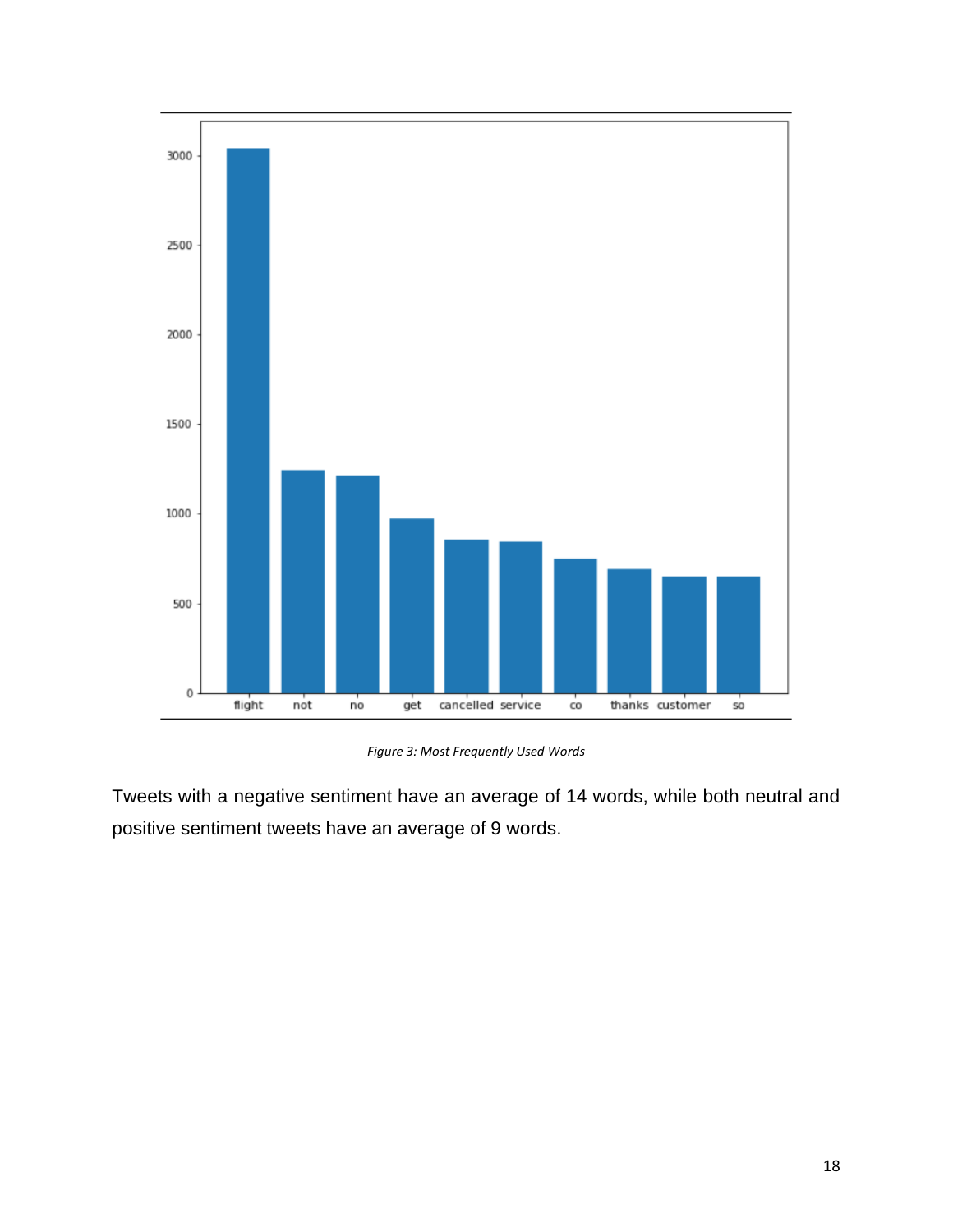

*Figure 4: Sentiment wise word count*

<span id="page-25-0"></span>The two graphics below show the relationship between time and airlines mentioned. The figure 5 shows the airlines mentioned by month number.



<span id="page-25-1"></span>*Figure 5: Airlines companies mentioned by month number*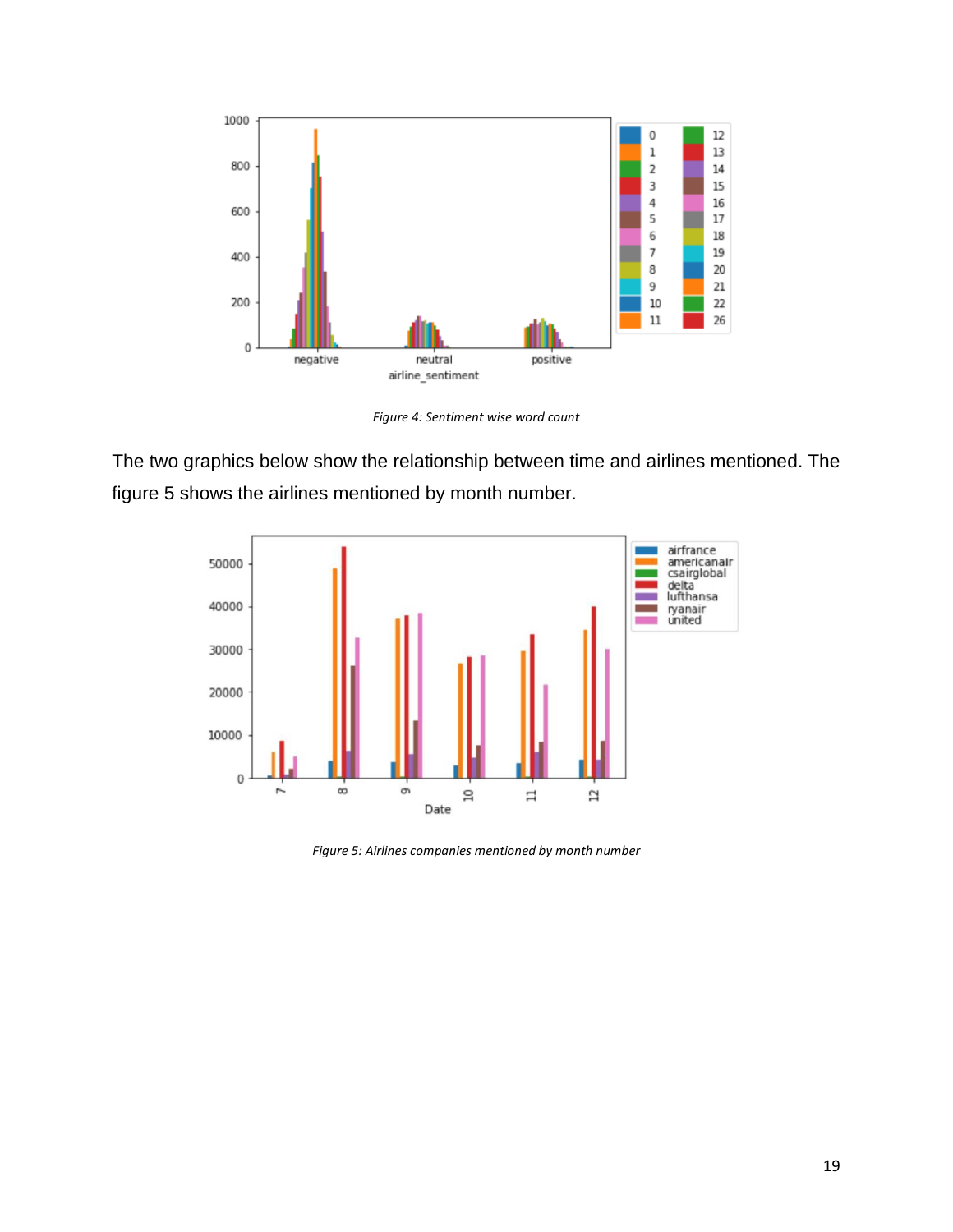# <span id="page-26-0"></span>3.5 Dataset pre-processing

When we convert raw data into an understandable and clean form it is called Preprocessing. Real data is often unclean and filled with incorrect data points. It can be caused due to poor data collection. And in case of data models, it is said that if we feed models unclean data, the models are inaccurate. Preprocessing the data solved the problem.

We perform the following steps to clean and preprocess the training dataset.

**1.** We remove the duplicates or Nan values



*Figure 6: Pre-processing of airline attribute - Sentiment of training data*

<span id="page-26-1"></span>**2.** Only selecting the rows where the data tagger was 100% confident of the sentiment



*Figure 7: Selection of rows in training data*

<span id="page-26-2"></span>The dataset becomes smaller with 10409 rows instead of 14640 previously.

**3.** Since it is tweets dataset, there can be encoding problems or htmls. So, we convert the text forcefully to ascii characters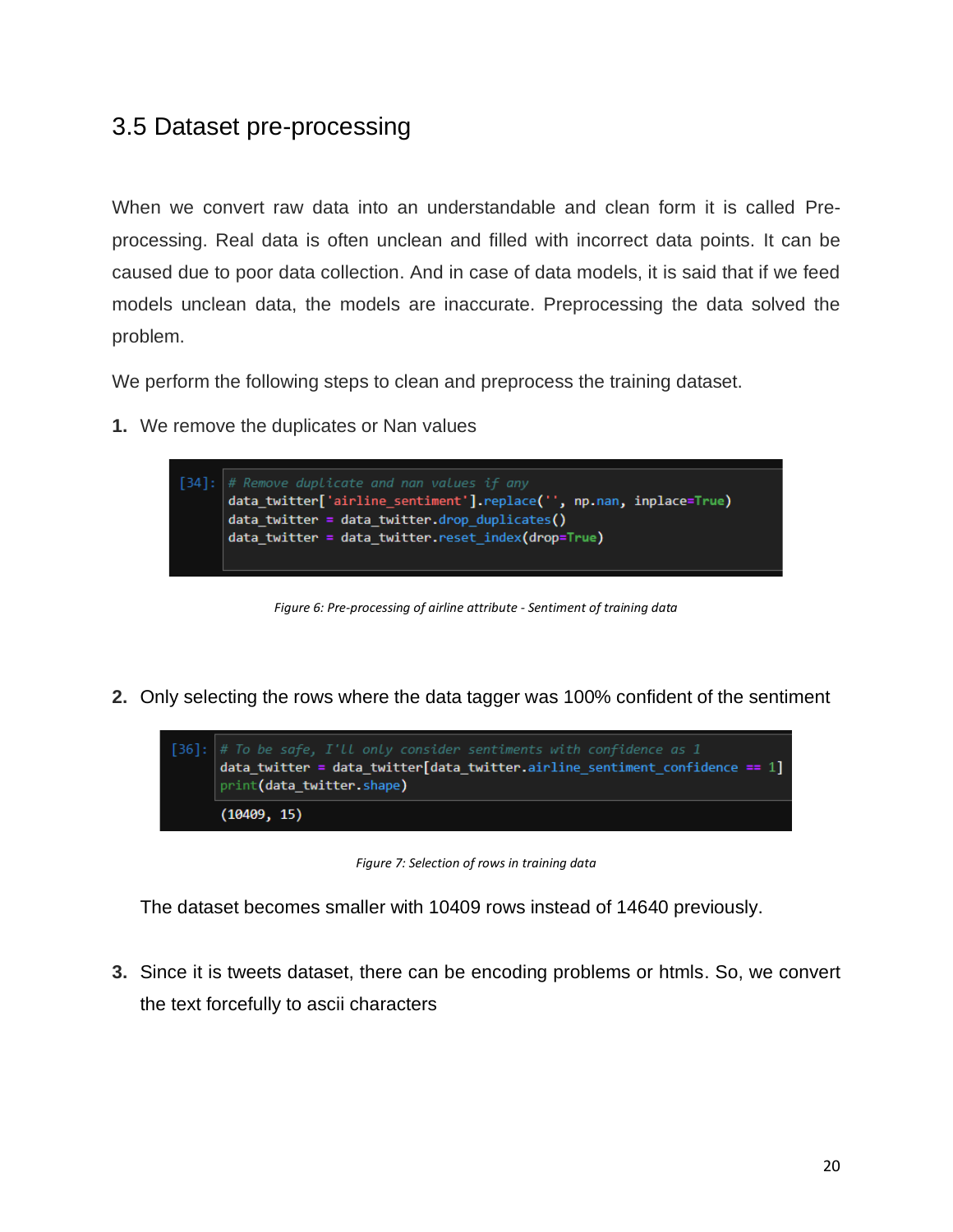

*Figure 8: Handling encodings and htmls*

<span id="page-27-0"></span>**4.** Text might contain characters like '\r' and '\n' for tabs and newlines. We remove such special characters.

data\_twitter['clean\_text'] = data\_twitter['clean\_text'].str.replace("\r", "") data\_twitter['clean\_text'] = data\_twitter['clean\_text'].str.replace("\n",

*Figure 9: Removal of tabs and newlines*

<span id="page-27-1"></span>**5.** Since it is a social media text, there will certainly be emojis, emoticons etc. We handle them using the function below which uses a python library named emot



*Figure 10: Emot and regex based emoticon handling*

<span id="page-27-2"></span>**6.** Finally, we do all the basic text cleanings like removal of user name mentions, hashtags, numbers etc using the function below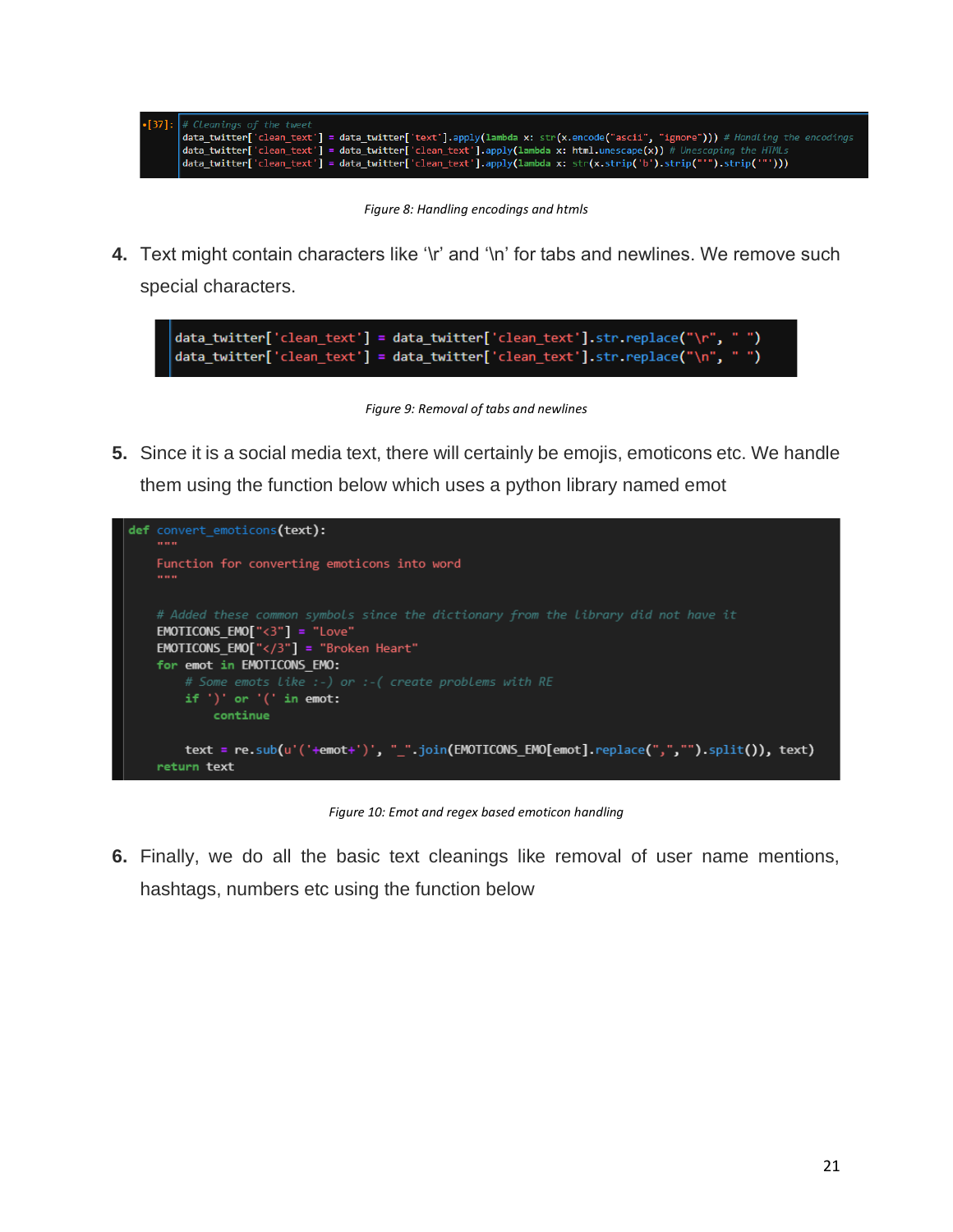

*Figure 11: Basic final text cleanings*

<span id="page-28-0"></span>**7.** We combine 3 columns related to date into a single 'Date' column



*Figure 12: Addition of data column*

<span id="page-28-1"></span>It is evident from the EDA of the training data that number of tweets that are tagged as negative are the highest. The numbers are very unbalanced. We need to take care that this bias does not creep into our model.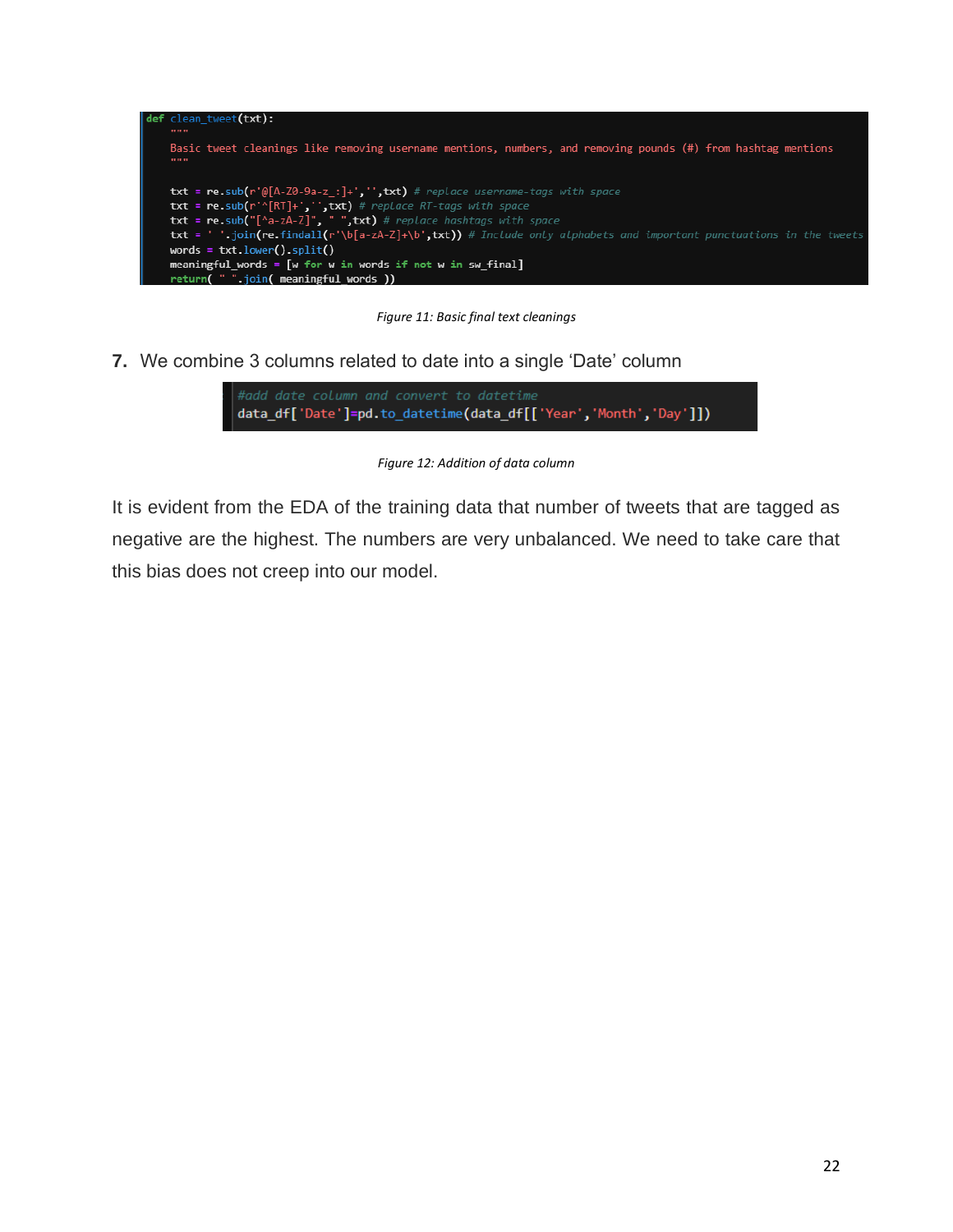

<span id="page-29-0"></span>*Figure 13: Bias of Sentiments*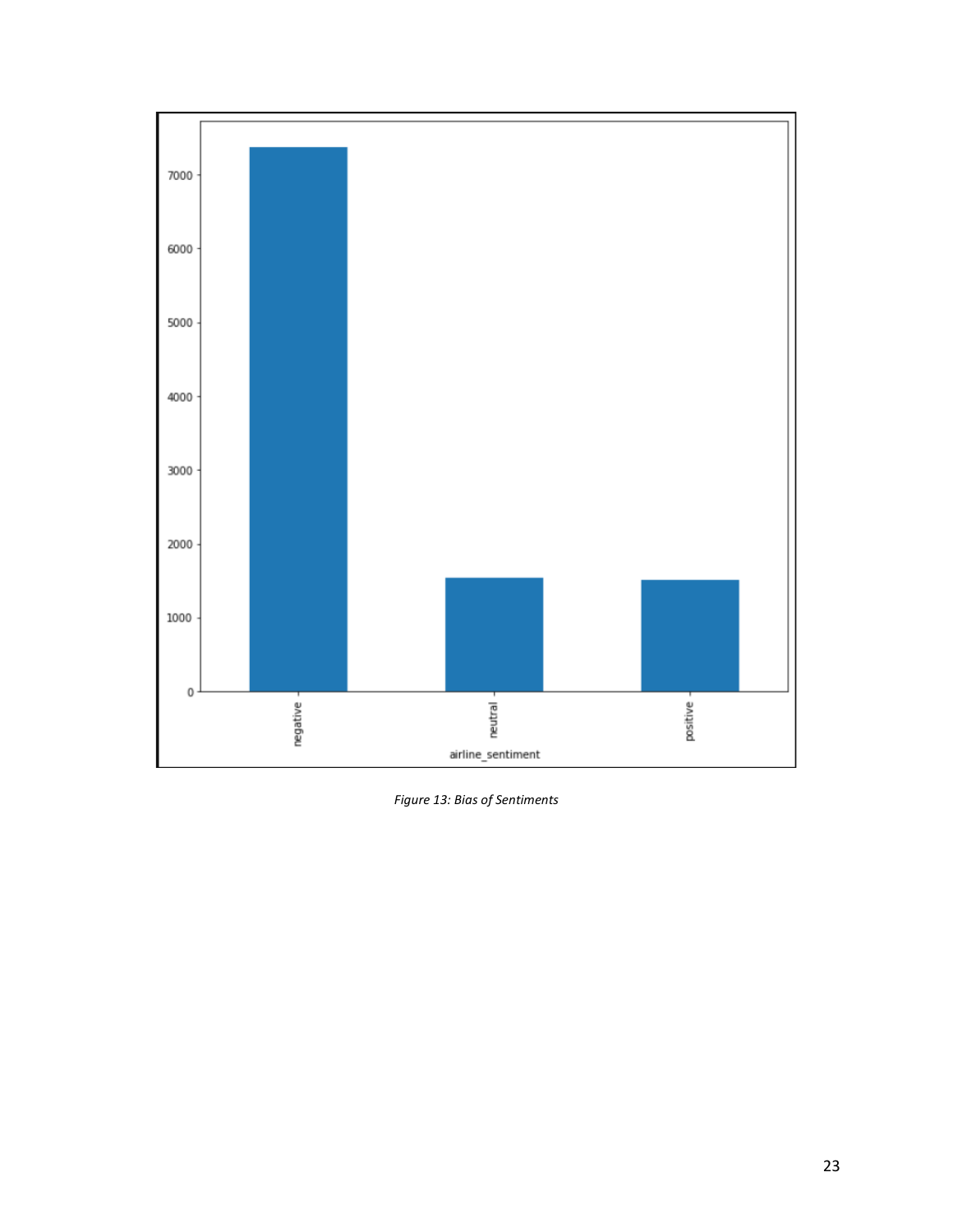# <span id="page-30-0"></span>3.6 Parameters for Model Evaluation

To evaluate the classification model, the following metrics can be analyzed:

#### **1. 10-fold cross validation:**

Cross-validation is a resampling technique for evaluating machine learning models on a small sample of dataset.

The following is the usual procedure for performing a 10-fold cross validation:

a) Shuffling the dataset.

b) Divide the data into k groups.

c) For each distinct group:

d) Use the group as a holdout or test data set. e) Use the remaining groups as training data sets.

f) Fit a model to the training data and test it on the test data.

g) Save the evaluation score but reject the model. h) Summarize the model's skill using the sample of model evaluation scores.

The mean of the model skill scores is frequently used to describe the outcomes of a 10 fold cross-validation run.

#### **2. Confusion Matrix:**

The confusion matrix is an N x N matrix, that is used to evaluate the performance of a machine learning classification model, N represent the output classes number. The matrix cross check how the model been able to correctly classify each output correctly or not. Moreover, then we can observe certain metrics from the matrix such as accuracy, which can let us know how good is the model.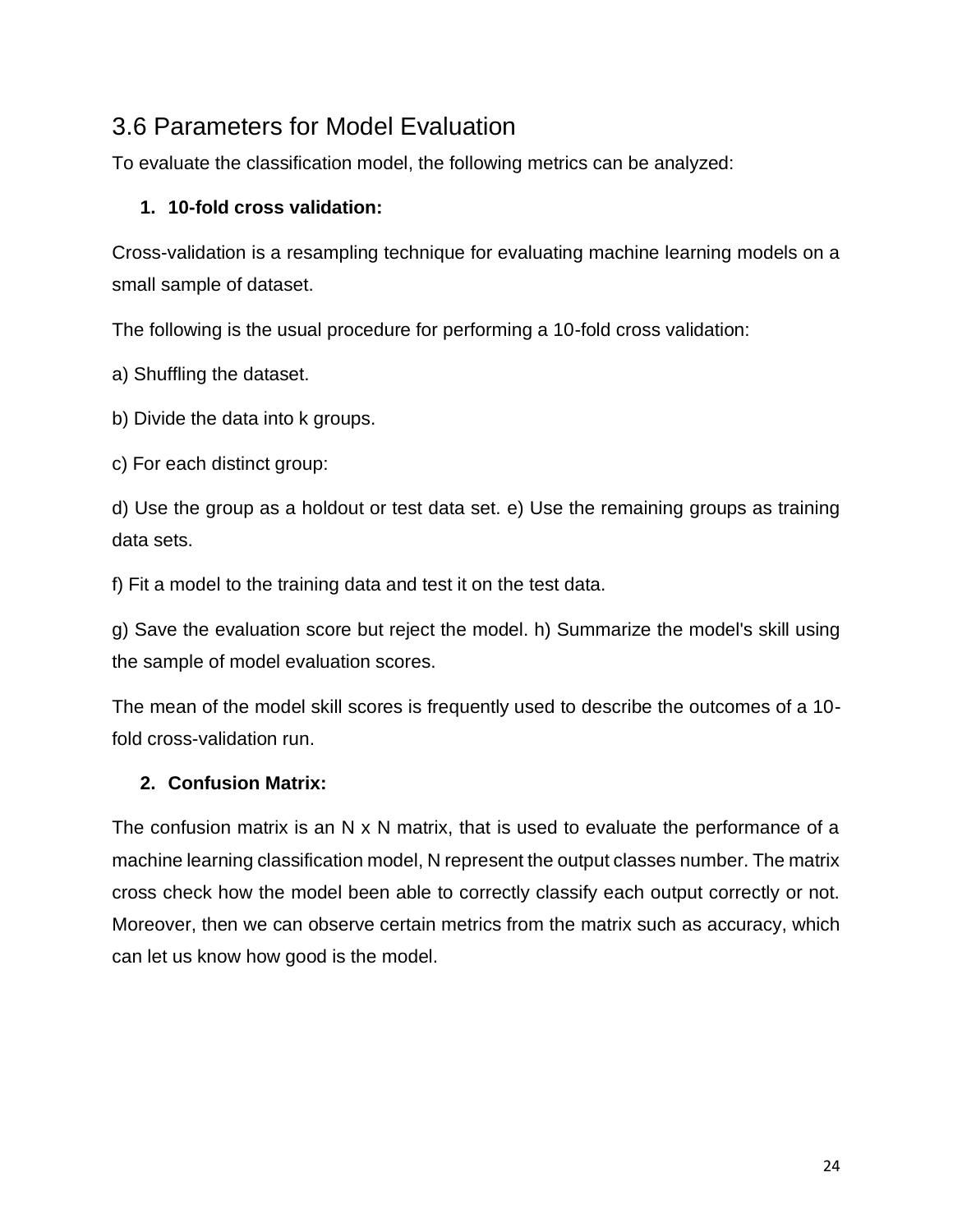# **3. Classification Report:**

The classification report displays the model's accuracy, recall, F1 score, and support score.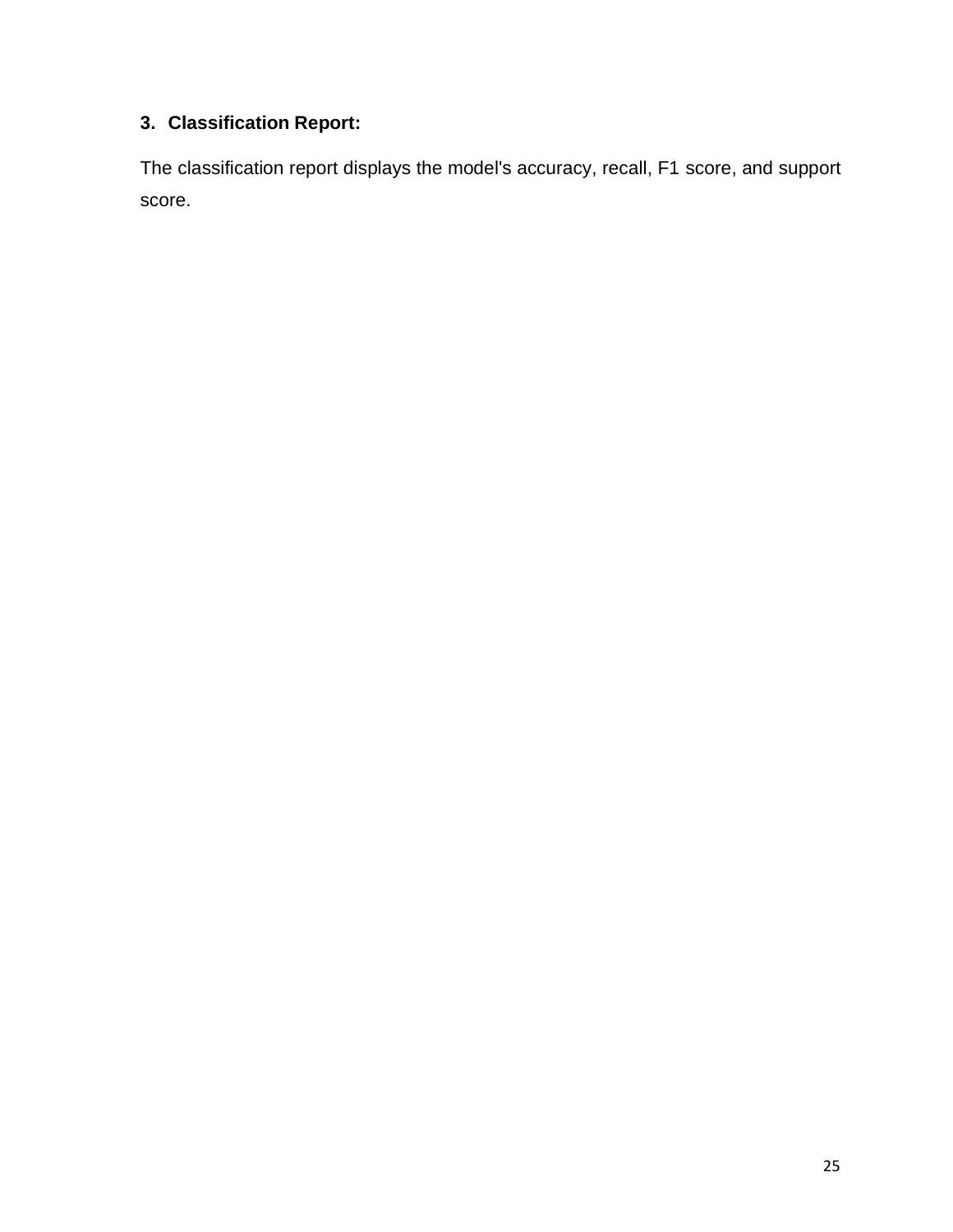# <span id="page-32-0"></span>Chapter 4 – Project Analysis

# <span id="page-32-1"></span>4.1 Experimental results & Analysis

Following deep learning models and ML models are implemented.

- **1.** FastText
- **2.** Linear SVC

### <span id="page-32-2"></span>4.1.1 FastText

FastText is a library for quickly learning word representations and categorizing sentences. It's the result of a Facebook study. 294 languages on Facebook are available in pretrained model.

For English language, we will be utilizing the pre-trained model.

### <span id="page-32-3"></span>4.1.2 Linear SVC

Support vector machines (SVMs) or Support Vector Classifiers (SVCs) are supervised machine learning models that are commonly used for classification and regression.

The basic blocks of SVC or SVM are :

The closest datapoint to the hyperplane are known as Support Vectors.

The **Margin** is the space between two lines on the nearest data points of distinct classes.

The **HyperPlane** is a decision plane or space that splits a set of objects into multiple classes.

The fundamental purpose of SVMs is to partition datasets into various groups so that a maximum marginal hyperplane (MMH) may be found.

This may be accomplished in two steps: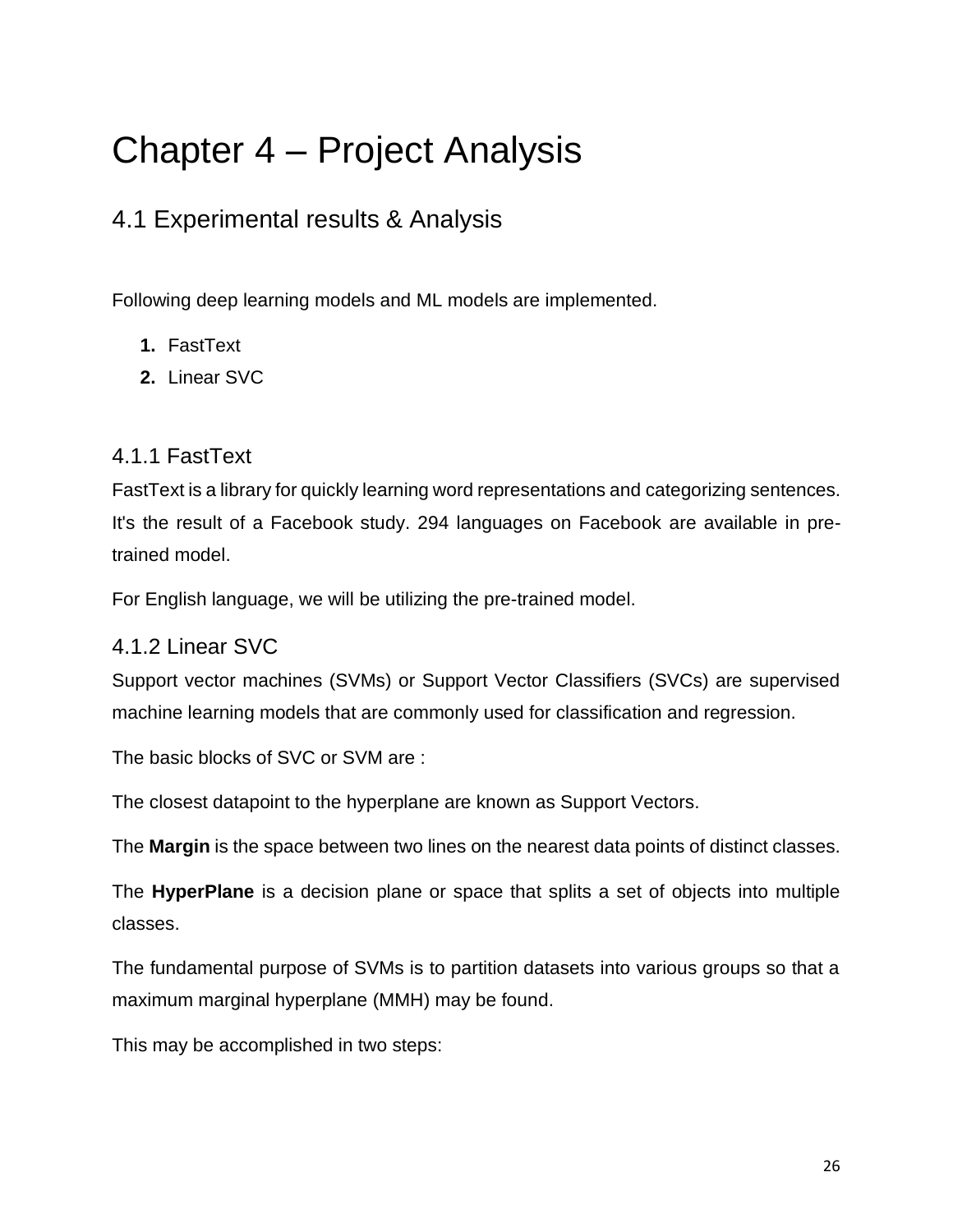1. Support Vector Machines will first iteratively construct hyperplanes that best divide the classes,



2. and then it will pick the hyperplane that best separates the classes.

# <span id="page-33-1"></span><span id="page-33-0"></span>4.2 Results

We got a 10-fold cross validation of 85% on our training dataset of tweets which we sourced from Kaggle.

*Figure 15: Cross validation*

<span id="page-33-2"></span>Given the evaluation parameters defined above, we checked the confusion matrix and it looked like:

*Figure 14: SVC Model explanation*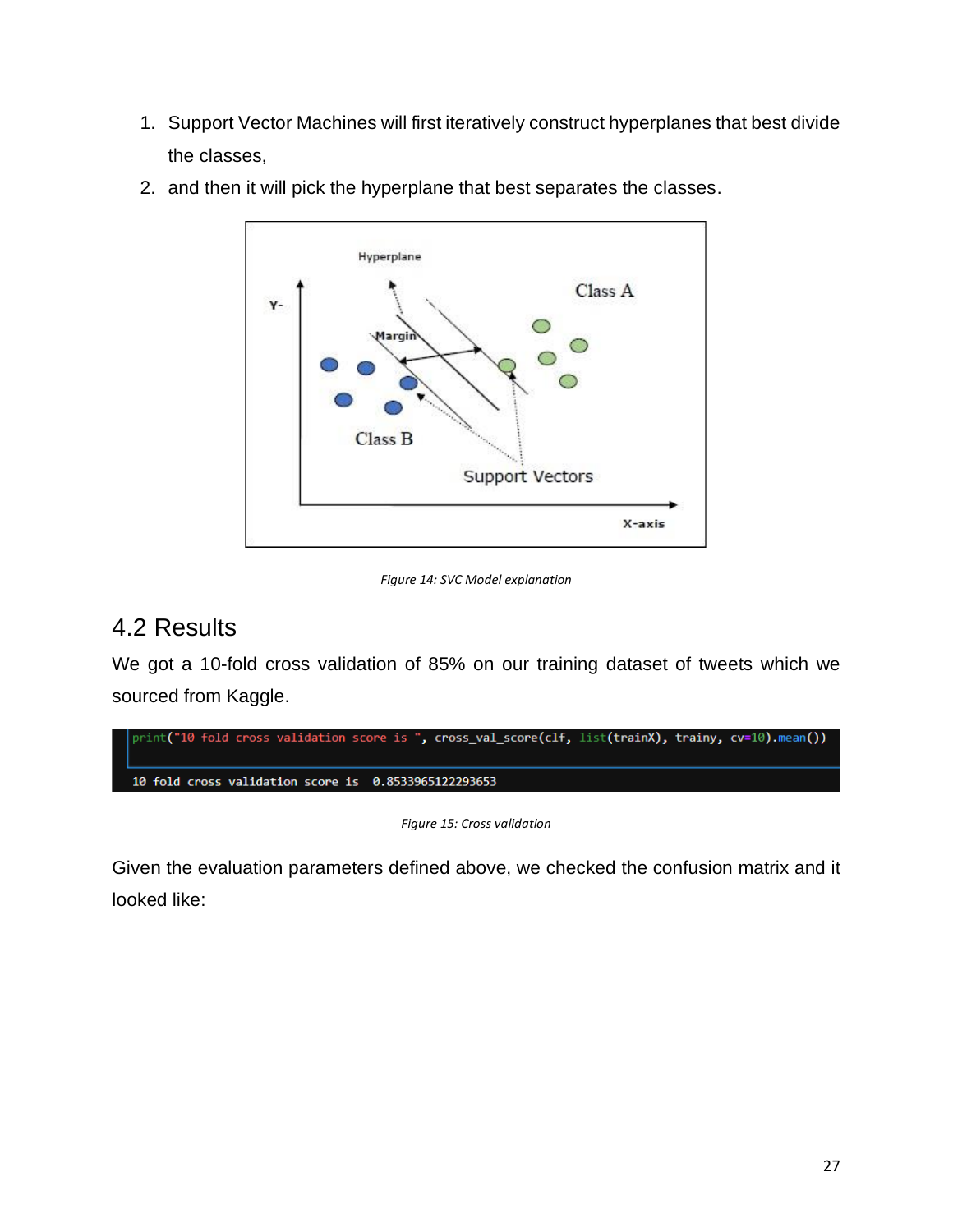|             |                 | Predicted       |                |                 |  |
|-------------|-----------------|-----------------|----------------|-----------------|--|
|             |                 | <b>NEGATIVE</b> | <b>NEUTRAL</b> | <b>POSITIVE</b> |  |
|             | <b>NEGATIVE</b> | 26              |                |                 |  |
|             | <b>NEUTRAL</b>  |                 |                |                 |  |
| <b>TRUE</b> | <b>POSITIVE</b> | v               |                |                 |  |
|             |                 |                 |                |                 |  |

|  | Figure 16: Confusion Matrix on the crawled testing data |  |  |  |
|--|---------------------------------------------------------|--|--|--|
|  |                                                         |  |  |  |
|  |                                                         |  |  |  |

<span id="page-34-0"></span>We see that from the confusion matrix, there were total 37 (26 + 5 + 1 + 0 + 2 + 1 + 0 + 0  $+ 2$ ) tagged samples from our crawled dataset. Out of this 37, there were 32 (26  $+ 5 + 1$ ) which were truly in NEGATIVE class. Our model predicted 26 correctly.

In a similar way, out of 2 tweets that were tagged as POSITIVE, our model predicted both correctly.

|              | precision |      | recall f1-score | support |
|--------------|-----------|------|-----------------|---------|
|              |           |      |                 |         |
| negative     | 1.00      | 0.81 | 0.90            | 32      |
| neutral      | 0.29      | 0.67 | 0.40            | 3       |
| positive     | 0.50      | 1.00 | 0.67            | 2       |
|              |           |      |                 |         |
| accuracy     |           |      | 0.81            | 37      |
| macro avg    | 0.60      | 0.83 | 0.65            | 37      |
| weighted avg | 0.92      | 0.81 | 0.84            | 37      |
|              |           |      |                 |         |

We now check the classification report for further details.

*Figure 17: Model Classification Report*

<span id="page-34-1"></span>Our model has a good weighted average f1 score of 84% on our crawled dataset.

From this, it can be inferred that the errors of Support Vector Classifier when used with FastText embeddings for English are more than 65%. Hence, we use SVC for predicting on all the tweets.

When we analyze the results with days of the week, we observe a significantly higher number of negative tweets on Fridays and Mondays and very low on Saturday and Sunday.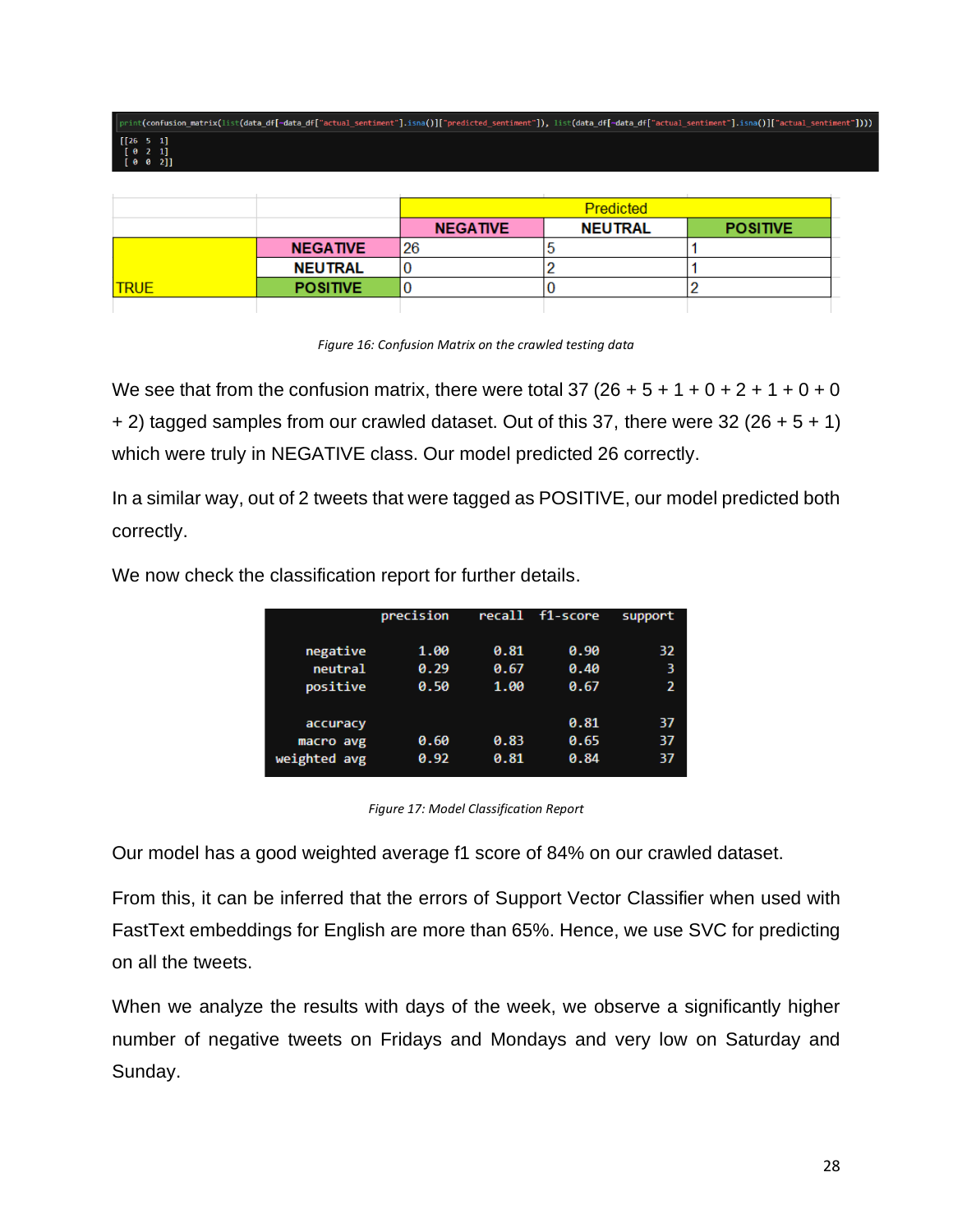

*Figure 18: Weekend effect on sentiment of tweets*

<span id="page-35-0"></span>

*Figure 19: Word cloud - Positive and Negative Tweets*

<span id="page-35-1"></span>We observe from the word cloud that tweets related to "bags" are causing the most negative tweets. It means the airlines need to focus the most on their luggage problems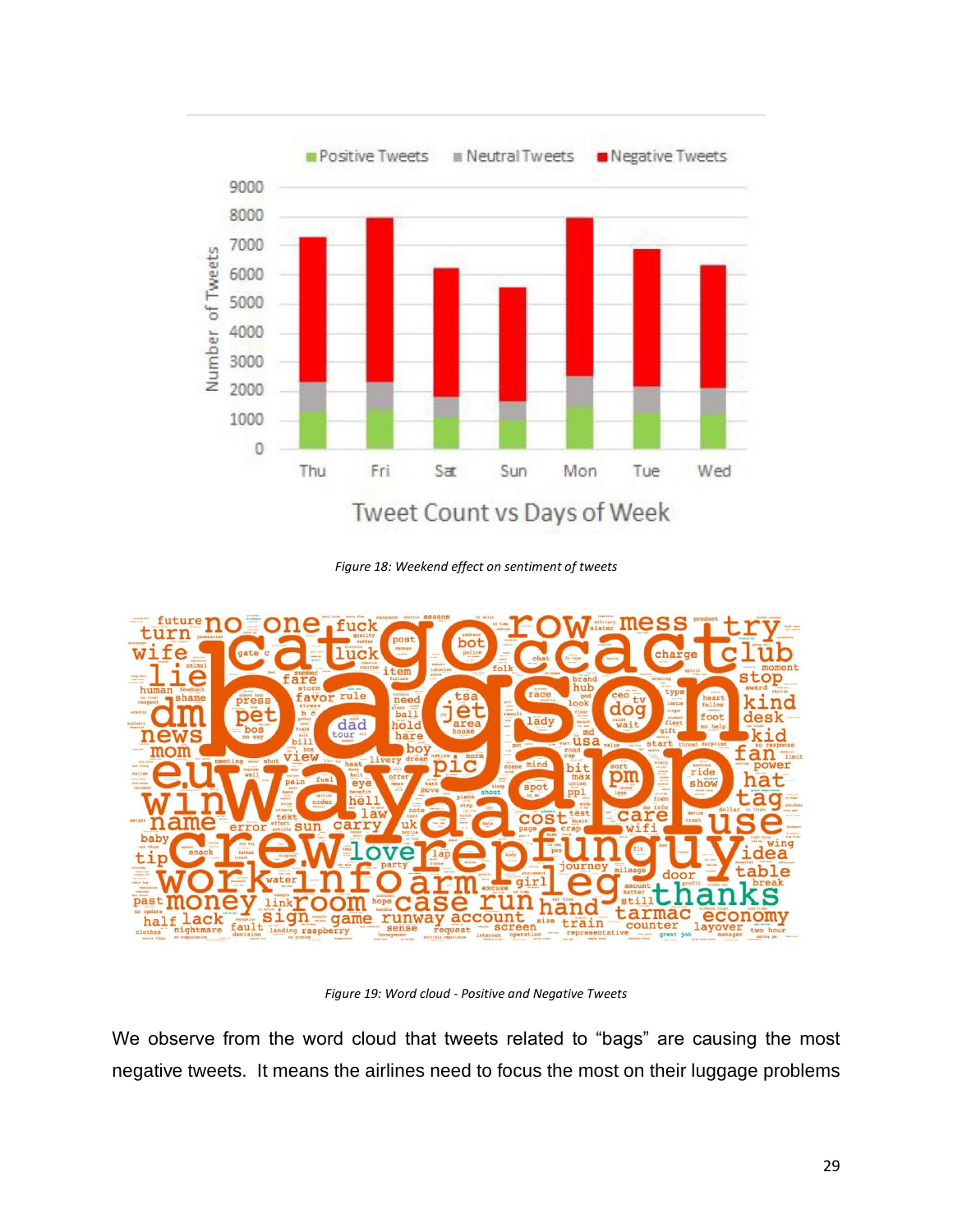like bags being lost, allowed baggage limits. Other complaints were related to getting no response, layover, flight times and bills as seen in the word cloud.

We also see that people are complaining mostly about crews, wifi, cost etc.

For the positive side, people were happy with the experience "great experience", however the number is very less as seen by the size of the word in the word cloud.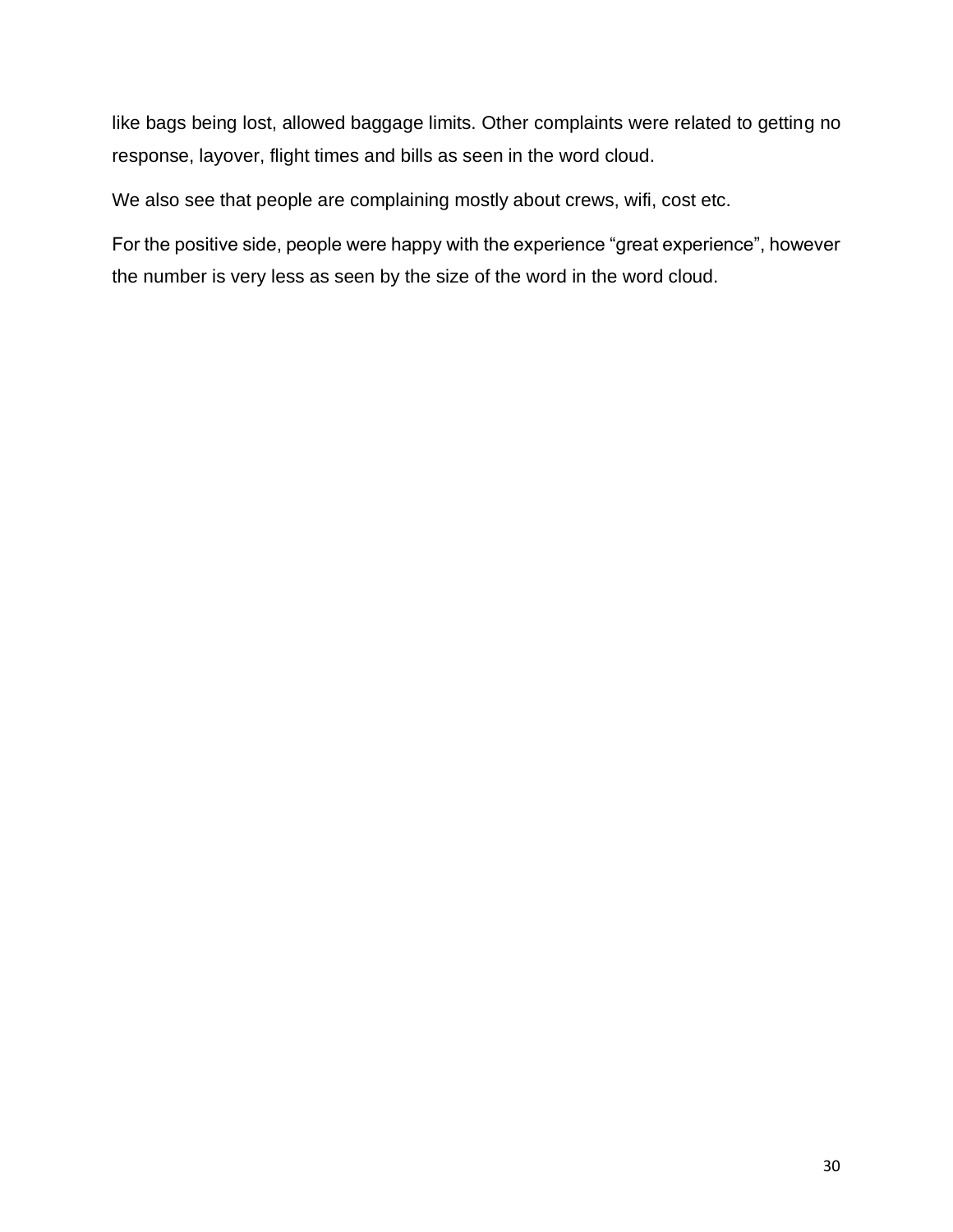# <span id="page-37-0"></span>Chapter 5 – Conclusion

# <span id="page-37-1"></span>5.1 Conclusion

Deep learning embeddings and machine learning approaches

This project proposed an approach to analyzed the airline tweets using 3 class sentiments by utilizing deep learning embeddings and machine learning. Twitter was scraped using third party tools and we used training data from a dataset in Kaggle which was tagged with 3 class sentiments. An effective machine learning model was built by training, testing, and evaluating Support Vector Classifiers along with FastText embeddings. After several steps of cleaning and pre-processing, Linear SVC gave a weighted average f1 score of 84%.

Since the sentiments clearly differs by the days of the week, the airline industry may have to consider business decisions which take this analysis into account. For example, having a varied work force of customer service representatives depending on the day of the week may prove beneficial. Digging deeper down into the causes of negative sentiments may also reveal some pain points, helping the airline industry in forming a plan of action to mitigate these issues.

# <span id="page-37-2"></span>5.2 Recommendations and Future Work

More data can be scraped from Twitter using the third-party scraping tool and more machine learning models can be tested.

To crystallize the analysis, all one has to do is take airline tweets from a larger duration of choice and use this same approach of tagging the tweets, training using machine learning models and predict the sentiments using our model. Further statistical analysis can be done to check the correlation between the sentiment with the day of the week.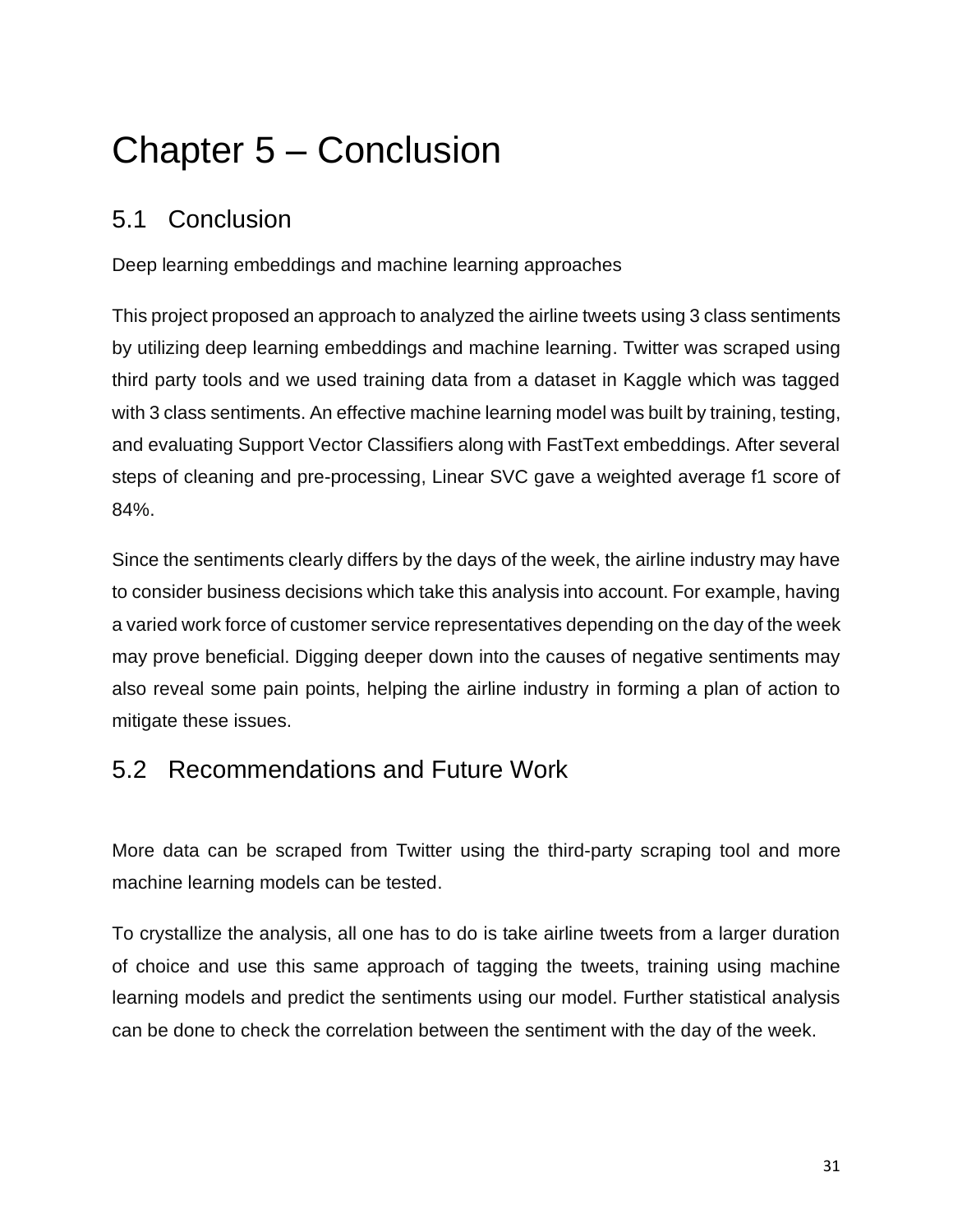### **References**

- 1. Bolger, N., DeLongis, A., Kessler, R. C., & Schilling, E. A. (1989). *Effects of daily stress on negative mood*. Journal of Personality and Social Psychology, 57(5), 808–818. [https://doi.org/10.1037//0022-3514.57.5.808](https://doi.org/10.1037/0022-3514.57.5.808)
- 2. *Crowdflower dataset.* (2019). [https://www.kaggle.com/crowdflower/twitter-airline](https://www.kaggle.com/crowdflower/twitter-airline-sentiment)[sentiment](https://www.kaggle.com/crowdflower/twitter-airline-sentiment)
- 3. *FastText common crawl vectors.* (2020).

<https://dl.fbaipublicfiles.com/fasttext/vectors-english/crawl-300d-2M-subword.zip>

- 4. Feather, J., & S. P. (1996). *Implementing online archiving.* International encyclopedia of information and library science, London and New York.
- 5. Gautam, A., Mahata, D., Gosangi, R., & Shah, R. (2020). *Semi-Supervised Iterative Approach for Domain-Specific Complaint Detection in social media.* Proceedings of the 3rd Workshop on E-Commerce and NLP.
- 6. Jaidka, K., Zhou, A., & Lelkes, Y. (2019). *Brevity is the soul of Twitter: The constraint affordance and political discussion.* Journal of Communication.
- 7. Jain, P.K., & Pamula, R. (2020). *Sentiment analysis in airline data: Customer rating -based recommendation prediction using Weka*. Machine learning algorithms for industrial applications, Springer.
- 8. Kandasamy, I., Vasantha, W. B., Obbineni, J. M., & Smarandache, F. (2020). *Sentiment analysis of tweets using refined neutrosophic sets.* Computers in Industry, 115.<https://doi.org/10.1016/j.compind.2019.103180>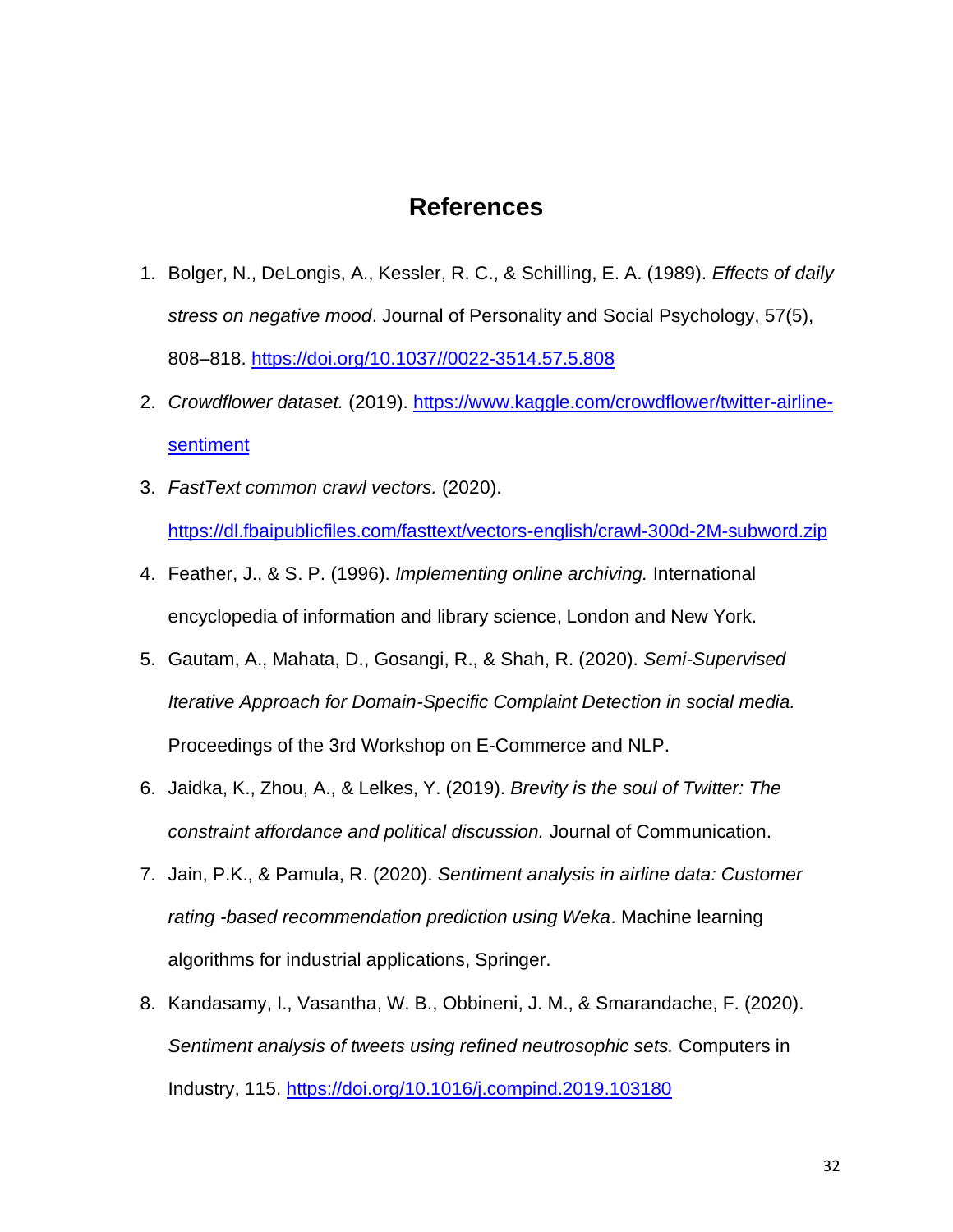9. Khan, R., & Urolagin, S. (2018). *Airline sentiment visualization, consumer loyalty meas- ure and prediction using twitter data*. International Journal of Advanced Computer Science and Applications, 9.

<https://doi.org/10.14569/IJACSA.2018.090652>

- 10.Kumar, S., & Zymbler, M. (2019). *A machine learning approach to analyze customer satisfaction from airline tweets.* Journal of Big Data, 6. <https://doi.org/10.1186/s40537-019-0224-1>
- 11.Li, Q., Peng, H., Li, J., Xia, Congyin, Yang, R., Sun, L., & Philip, S. Yu, and Lifang he. (2020). *A survey on text classification: From shallow to deep learning.* ACM computer survey, article 35.
- 12.Meier, L. L., Gross, S., Spector, P. E., & Semmer, N. K. (2013). *Relationship and task conflict at work: Interactive short-term effects on angry mood and somatic complaints.* Journal of Occupational Health Psychology, 18(2), 144–156.

<https://doi.org/10.1037/a0032090>

- 13.Naseem, U., Razzak, I., Musial, K., & Imran, M. (2020). *Transformer based deep intelligent contextual embedding for twitter sentiment analysis*. Future Generation Computer Systems, 113, 58–69.<https://doi.org/10.1016/j.future.2020.06.050>
- 14.*OctoParse documentation*. (2022).

[https://www.octoparse.com/file/octoparse\\_doc.pdf](https://www.octoparse.com/file/octoparse_doc.pdf)

15.Rezaeinia, S. M., Rahmani, R., Ghodsi, A., & Veisi, H. (2019). *Sentiment analysis based on improved pre-trained word embeddings.* Expert Systems with Applications, 117, 139–147.<https://doi.org/10.1016/j.eswa.2018.08.044>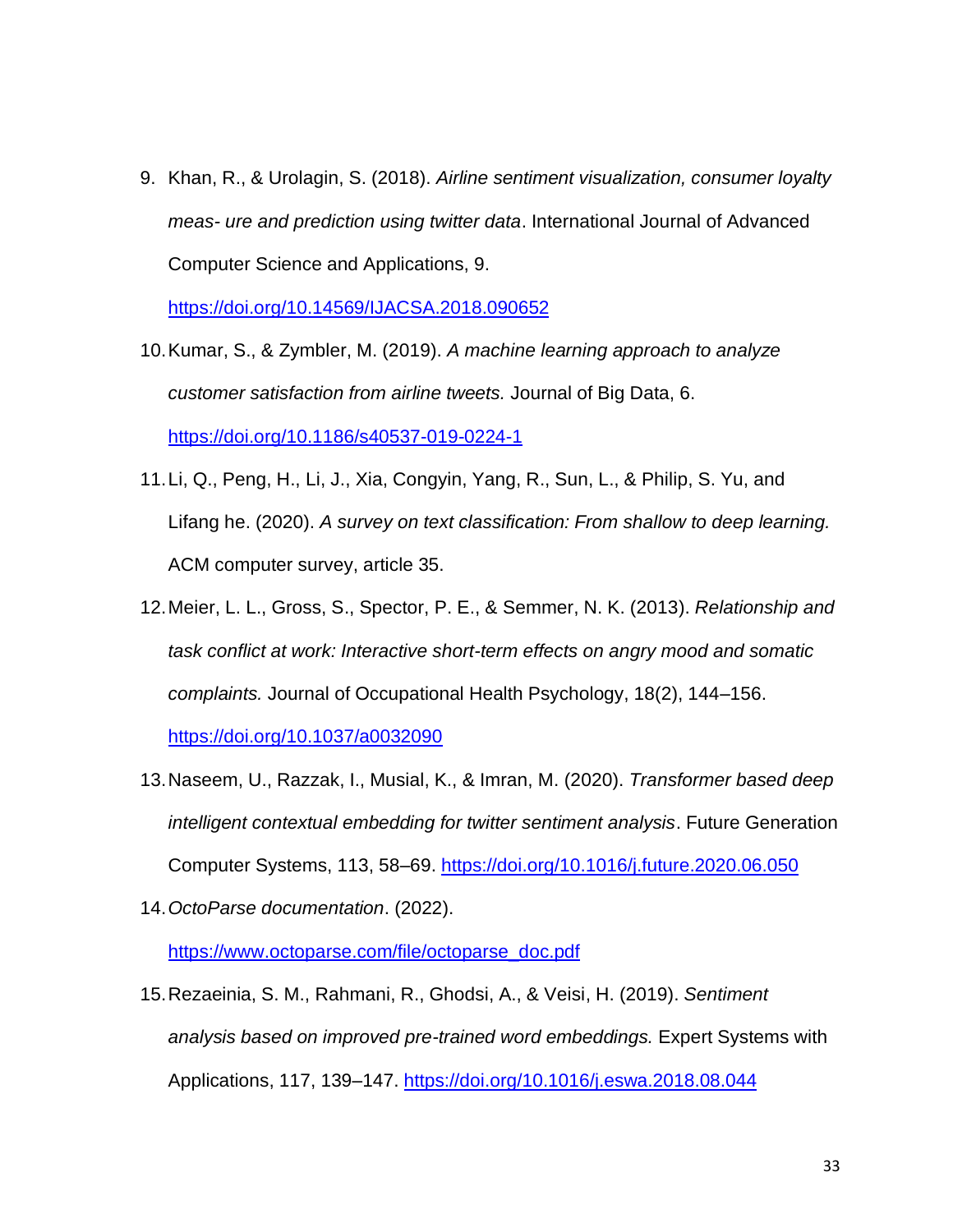- 16.Rose, S. et al. (2010). *Automatic keyword extraction from individual document*. Text Mining: Applications and theory.
- 17.Ryan, R. M., Bernstein, J. H., & Brown, K. W. (2010). *Weekends, work, and wellbeing: Psychological need satisfactions and day of the week effects on mood, vitality, and physical symptoms.* Journal of Social and Clinical Psychology, 29(1), 95–122.<https://doi.org/10.1521/jscp.2010.29.1.95>
- 18.Tiwari, P., Pandey, H. M., Khamparia, A., & Kumar, S. (2019). *Twitter-based opinion mining for flight service utilizing machine learning.* Informatica, 43(3). <https://doi.org/10.31449/inf.v43i3.2615>
- 19.Tsakalidis, A., Aletras, N., Cristea, A. I., & Liakata, M. (2018). *Nowcasting the stance of social media users in a sudden vote: The case of the Greek Referendum.* Proceedings of the 27th ACM International Conference on Information and Knowledge Management.
- 20.Utama, H. (2019). *Sentiment analysis in airline tweets using mutual information for feature selection.* 4th International Conference on Information Technology, Information Systems and Electrical Engineering.
- 21.Vashishtha, S., & Susan, S. (2019). *Fuzzy rule based unsupervised sentiment analysis from social media posts*. Expert Systems with Applications, 138. <https://doi.org/10.1016/j.eswa.2019.112834>
- 22.Wang, J., Wang, Z., Zhang, D., & Yan, J. (2017). *Combining knowledge with deep convolutional neural networks for short text classification.* Proceedings of the Twenty-Sixth International Joint Conference on Artificial Intelligence.